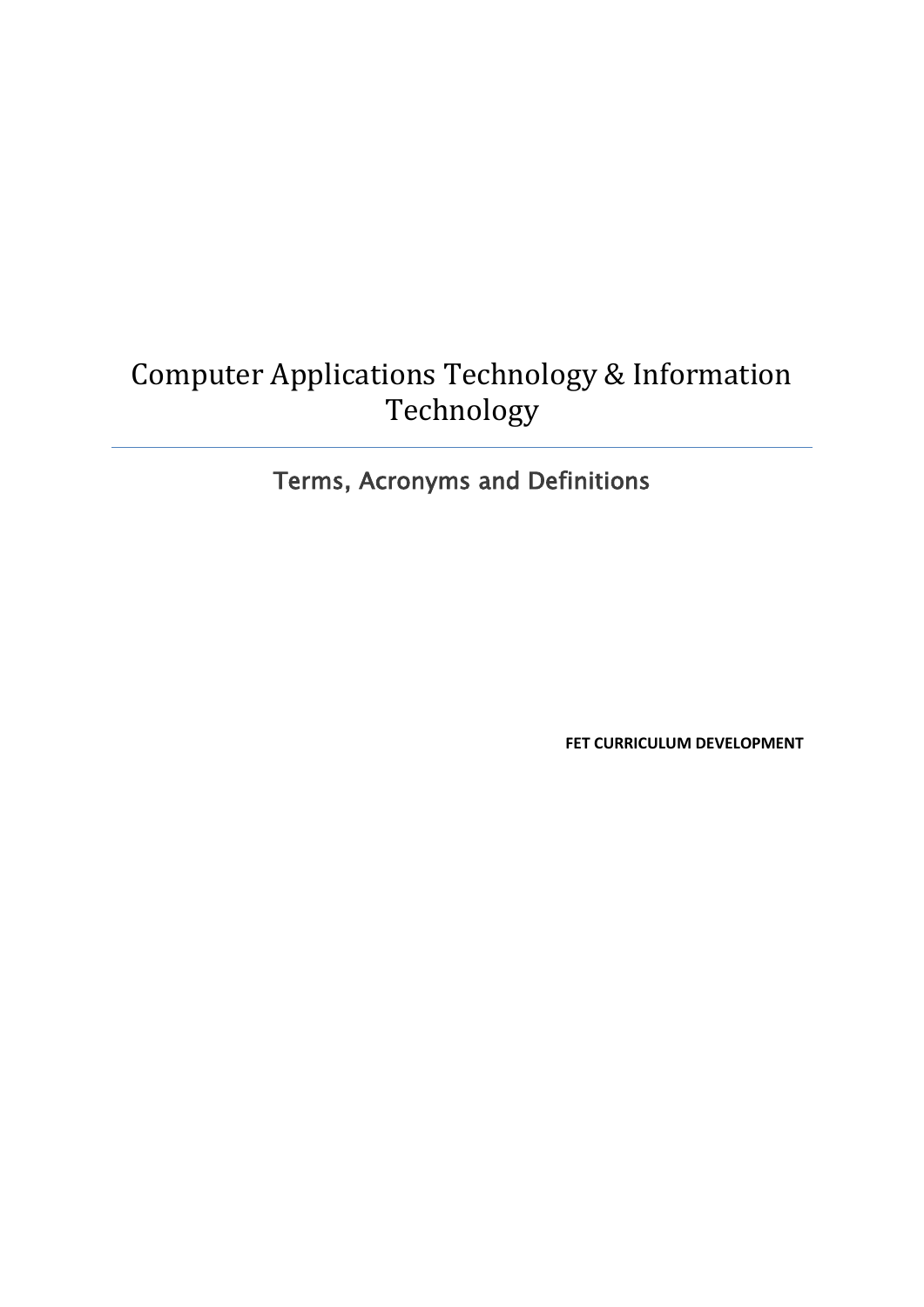## Computer Applications Technology and Information Technology Terms & Acronyms

32-bit/16-bit This denotes the number of "pieces" (or bits) of information required by an operating system to run a certain application. It also deals with the construction of the computer's CPU (Central Processing Unit) or brain. The Pentium CPU easily runs 32-bit applications because the wires that hold all the pieces together (known as busses) are big enough to flow through 32 bits at a time. 486s, 386s, and below aren't big enough. They work with 16 bits at a time.

Access Control List ACL Stands for "Access Control List." An ACL is a list of user permissions for a [file,](http://www.techterms.com/definition/file) [folder,](http://www.techterms.com/definition/folder) or other object. It defines what users and groups can access the object and what operations they can perform. These operations typically include read, write, and execute. For example, if an ACL specifies read-only access for a specific user of a file, that user will be able open the file, but cannot write to it or run the file.

| Access time                               | The performance of a hard drive or other storage device<br>- how long it takes to locate a file.                                                                                                                                             |
|-------------------------------------------|----------------------------------------------------------------------------------------------------------------------------------------------------------------------------------------------------------------------------------------------|
| <b>Accelerated Graphics</b><br>Port (AGP) | High-speed, 32/64-bit bus technology designed to<br>support the acceleration of 3D computer graphics.                                                                                                                                        |
| Active partition                          | Partition on a hard disk drive that is set as the bootable<br>partition and usually contains the operating system to be<br>used on the computer. Only one partition on a computer<br>can be set as an active or bootable partition on a hard |

Active program or window The application or window at the front (foreground) on the monitor.

disk drive.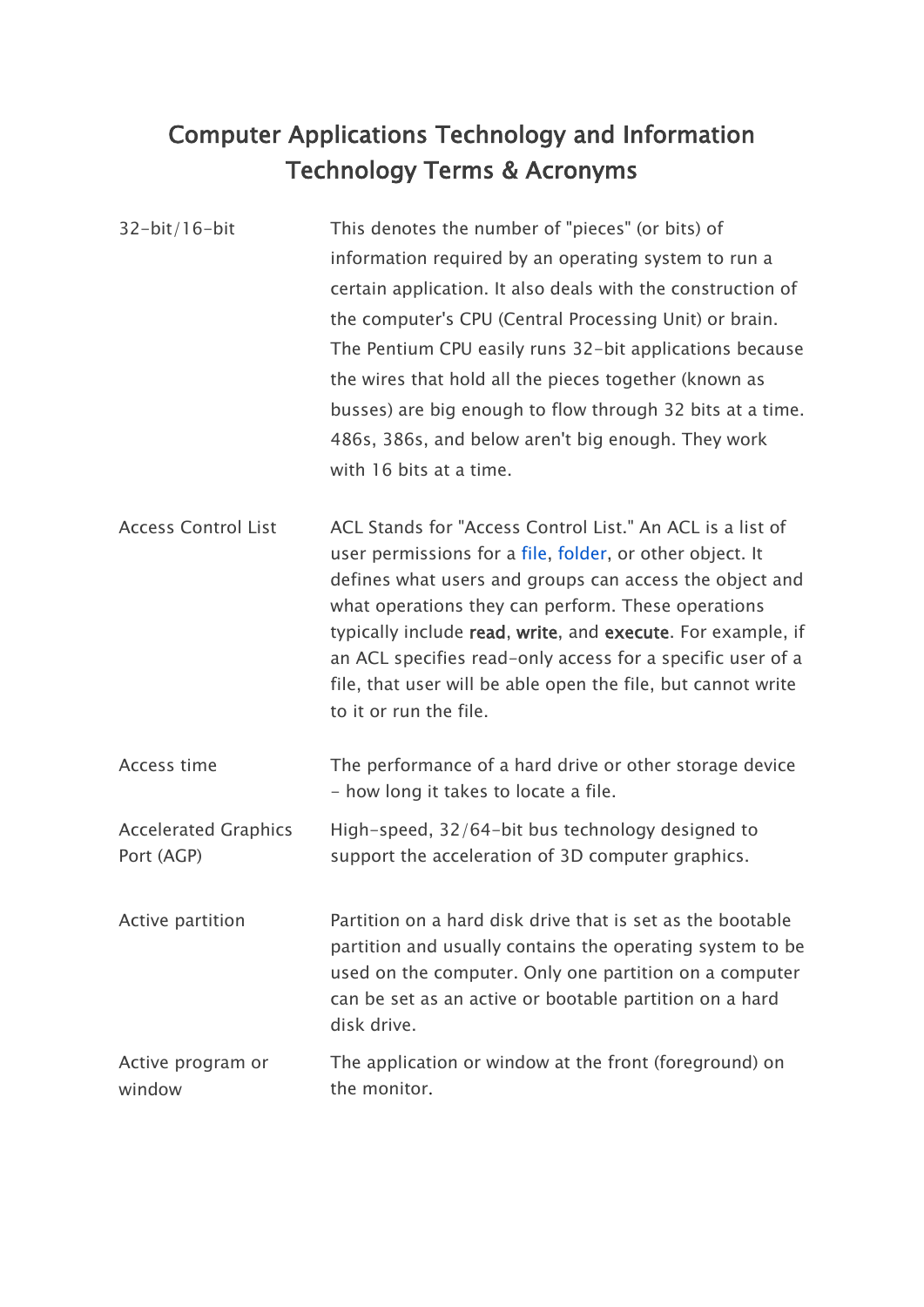| <b>ActiveX</b>          | ActiveX is a technology used to view desktop documents<br>in Web browsers as it links interactively with the World<br>Wide Web. In order for ActiveX to work correctly so you<br>can view all Web content, you must make sure you have<br>the latest version of ActiveX installed on your computer.                                                                                                                               |
|-------------------------|-----------------------------------------------------------------------------------------------------------------------------------------------------------------------------------------------------------------------------------------------------------------------------------------------------------------------------------------------------------------------------------------------------------------------------------|
| <b>ActiveX</b> controls | Software add-ons created with ActiveX are called ActiveX<br>controls. These controls can be implemented in all types<br>of programs, but they are most commonly distributed as<br>small Web applications. For example, a basic ActiveX<br>control might display a clock on a webpage. Advanced<br>ActiveX controls can be used for creating stock tickers,<br>interactive presentations, or even Web-based games.                 |
| Address Bar             | An address bar is a text field near the top of a Web<br>browser window that displays the URL of the current<br>webpage. The URL, or web address, reflects the address<br>of the current page and automatically changes whenever<br>you visit a new webpage. Therefore, you can always<br>check the location of the webpage you are currently<br>viewing with the browser's address bar.                                           |
| <b>ADSL</b>             | Stands for "Asymmetric Digital Subscriber Line." ADSL is<br>a type of DSL, which is a method of transferring data<br>over copper telephone lines. While symmetrical DSL<br>(SDSL) uploads and downloads data at the same speed,<br>ADSL has different maximum data transfer rates for<br>uploading and downloading data.                                                                                                          |
| Adware                  | Adware is free software that is supported by<br>advertisements. Common adware programs are toolbars<br>that sit on your desktop or work in conjunction with your<br>Web browser. They include features like advanced<br>searching of the Web or your hard drive and better<br>organization of your bookmarks and shortcuts. They are<br>free to use, but require you to watch advertisements as<br>long as the programs are open. |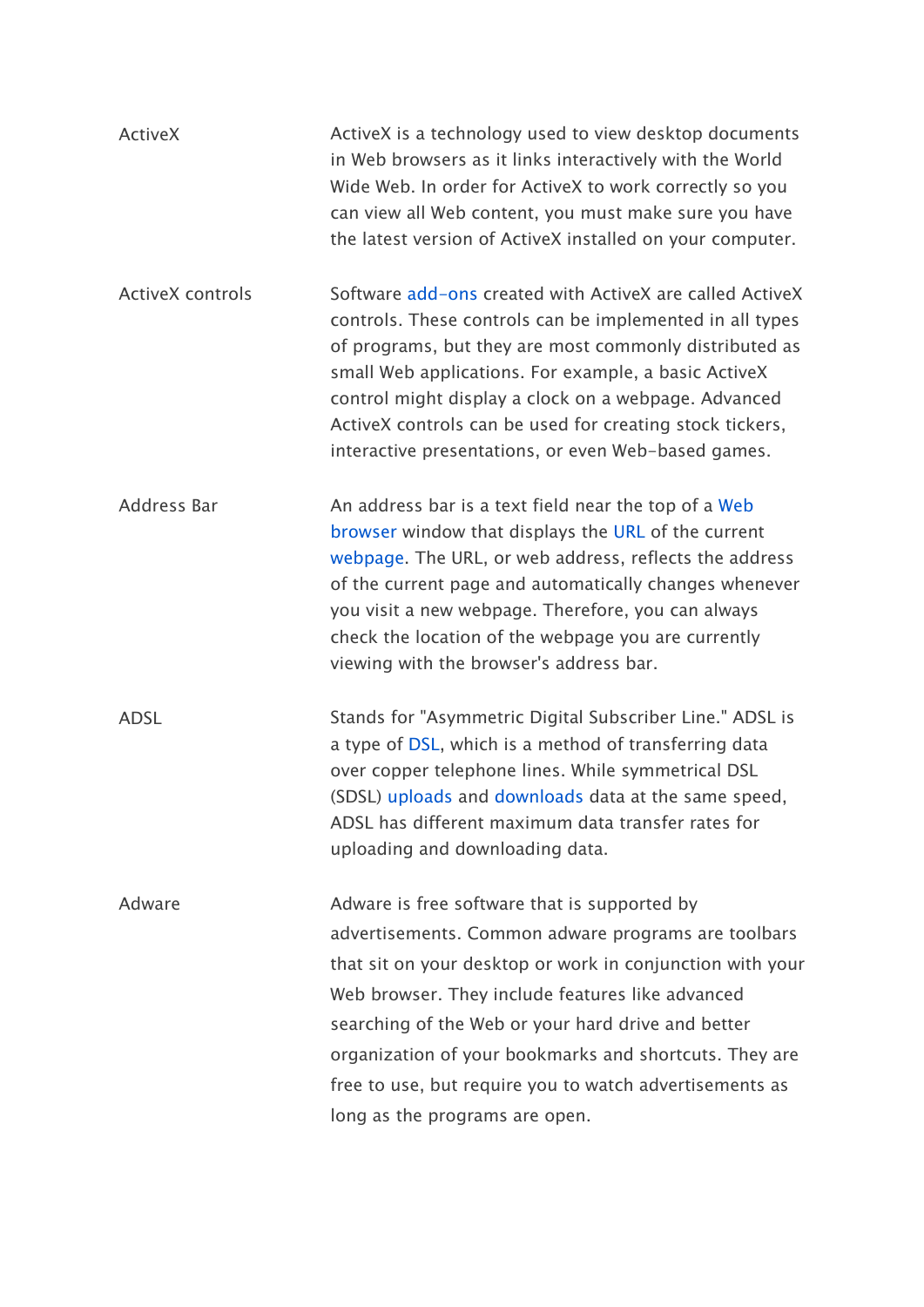| Alert                   | (alert box) – A message that appears on screen, usually<br>to tell you something went wrong.                                                                                                                                                                                                                                                                                                                                                                              |
|-------------------------|---------------------------------------------------------------------------------------------------------------------------------------------------------------------------------------------------------------------------------------------------------------------------------------------------------------------------------------------------------------------------------------------------------------------------------------------------------------------------|
| Algorithm               | An algorithm is a set of instructions, sometimes called a<br>procedure or a function that is used to perform a certain<br>task. This can be a simple process, such as adding two<br>numbers together, or a complex function, such as<br>adding effects to an image.                                                                                                                                                                                                       |
| Alias                   | An icon that points to a file, folder or application.                                                                                                                                                                                                                                                                                                                                                                                                                     |
| <b>ALU</b>              | Stands for "Arithmetic Logic Unit." An ALU is an<br>integrated circuit within a CPU or GPU that performs<br>arithmetic and logic operations. Arithmetic instructions<br>include addition, subtraction, and shifting operations,<br>while logic instructions include Boolean comparisons,<br>such as AND, OR, XOR, and NOT operations.                                                                                                                                     |
| All-in-one type printer | Multi-functional device designed to provide services<br>such as printing, fax, and copier functions.                                                                                                                                                                                                                                                                                                                                                                      |
| Android                 | Android is a mobile operating system developed by<br>Google. It is used by several smartphones, such as the<br>Motorola Droid, the Samsung Galaxy, and Google's own<br>Nexus One. The Android operating system (OS) is based<br>on the open Linux kernel. Unlike the iPhone OS, Android<br>is open source, meaning developers can modify and<br>customize the OS for each phone.                                                                                          |
| <b>ANSI</b>             | Stands for "American National Standards Institute." ANSI<br>is a U.S.-based non-profit organization that works to<br>develop and promote standards in the United States and<br>around the world. By standardizing new products and<br>technologies, ANSI both strengthens the United States'<br>position in the global marketplace and helps ensure<br>product integrity and safety. ANSI was originally called<br>the "American Engineering Standards Committee" (AESC). |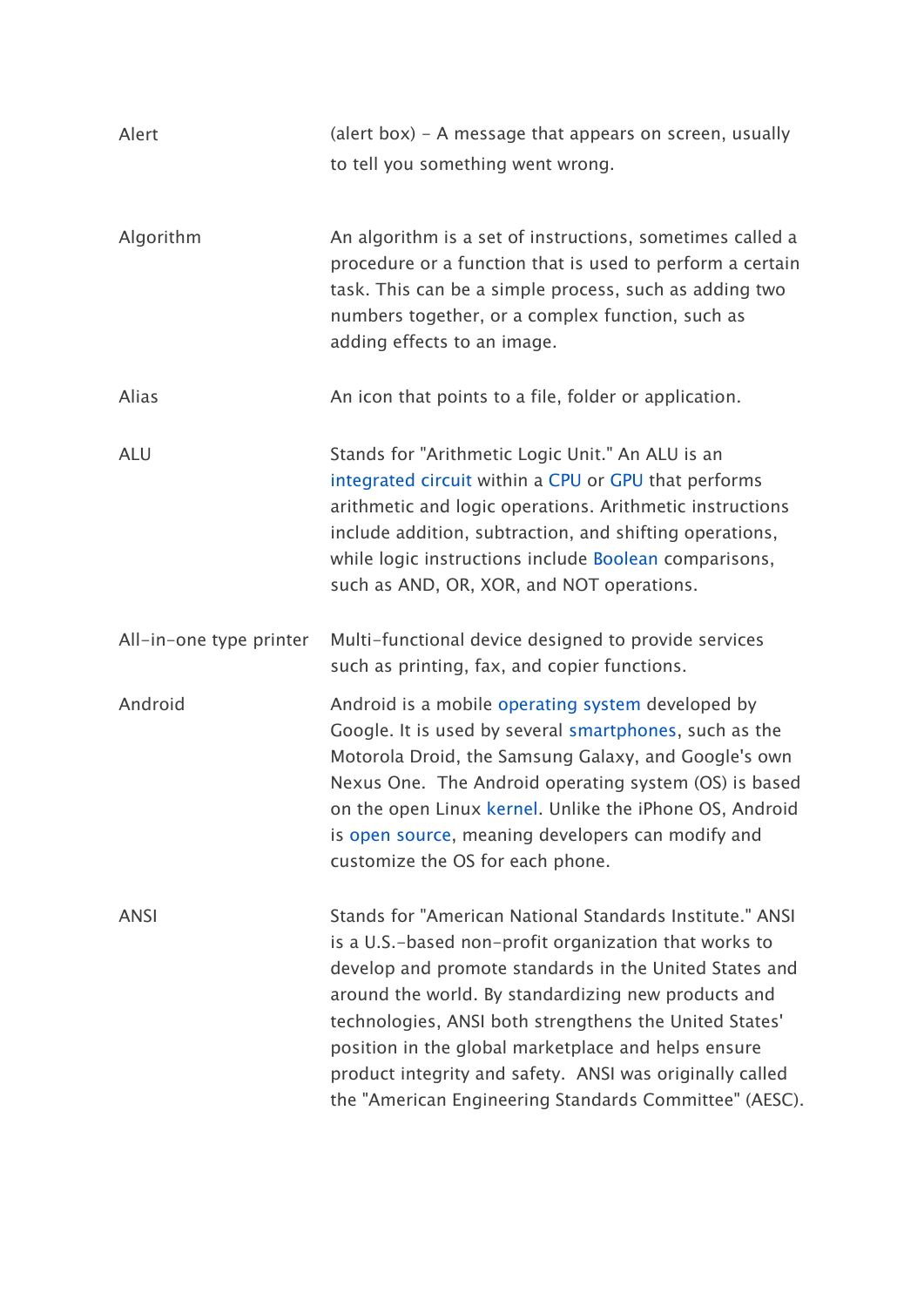| <b>ASCII</b>            | American Standard Code for Information Interchange<br>(ASCII)                                                                                                                                                                                                                                                                           |
|-------------------------|-----------------------------------------------------------------------------------------------------------------------------------------------------------------------------------------------------------------------------------------------------------------------------------------------------------------------------------------|
|                         | 8-bit code for character representation (7 bits plus<br>parity)                                                                                                                                                                                                                                                                         |
| Apache                  | Apache is the most popular Web server software. It<br>enables a computer to host one or more websites that<br>can be accessed over the Internet using a Web browser.<br>Apache Group became the Apache Software Foundation,<br>a non-profit organization that currently maintains the<br>development of the Apache Web server software. |
| Applet                  | An applet is a small application designed to run within<br>another application. While the term "applet" is sometimes<br>used to describe small programs included with a<br>computer's operating system, it usually refers to Java<br>applets, or small applications written in the Java<br>programming language                         |
| Application software    | Program that performs a specific function by accepting<br>input from the user and then manipulating it to achieve a<br>result, known as the output.                                                                                                                                                                                     |
| Array                   | An array is a data structure that contains a group of<br>elements. Typically these elements are all of the same<br>data type, such as an integer or string. Arrays are<br>commonly used in computer programs to organize data<br>so that a related set of values can be easily sorted or<br>searched.                                   |
| Artificial Intelligence | Artificial Intelligence, or AI, is the ability of a computer to<br>act like a human being. It has several applications,<br>including software simulations and robotics. However,<br>artificial intelligence is most commonly used in video<br>games, where the computer is made to act as another<br>player.                            |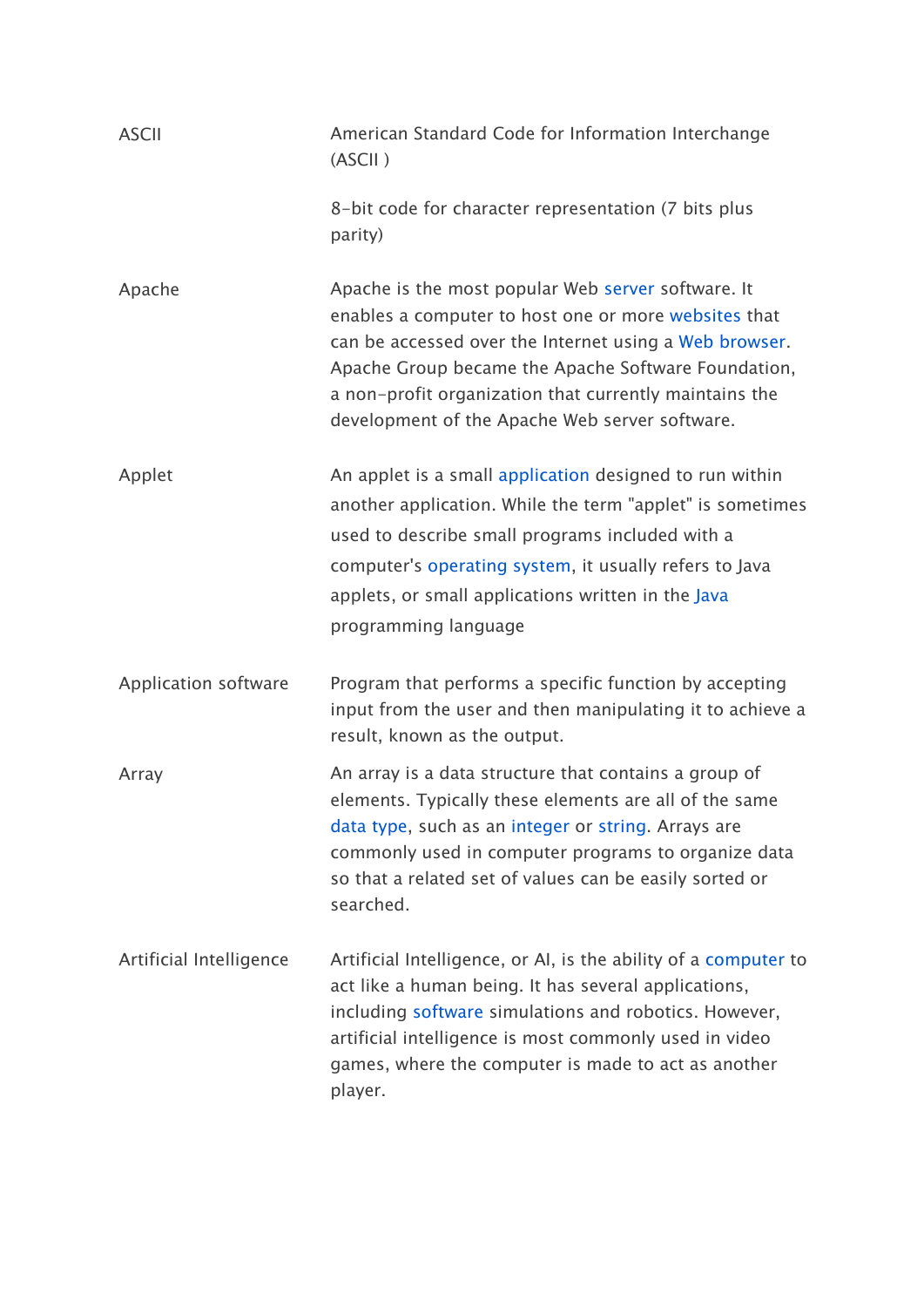| Asynchronous:       | Transferring data with the help of start and stop bits that<br>indicate the beginning and end of each character being<br>sent.                                                                                                                                                                                                                                                                                                                    |
|---------------------|---------------------------------------------------------------------------------------------------------------------------------------------------------------------------------------------------------------------------------------------------------------------------------------------------------------------------------------------------------------------------------------------------------------------------------------------------|
| Autoresponder       | Autoresponder is most commonly used on email<br>accounts to send an automatic response to any emails<br>sent to a certain email address. It can be run through a<br>mail server or a Web-based interface. Individuals often<br>use an autorepsonder if they will not be checking their<br>emails for a while and anyone who sends one to them<br>will be automatically sent a reply informing them that the<br>individual is not able to respond. |
| AVI                 | Stands for Audio/Video Interleaved. Microsoft's format<br>for encoding video & audio for digital transmission.                                                                                                                                                                                                                                                                                                                                    |
| <b>Backbone</b>     | Backbone is system used to carry data to the smaller<br>transmission lines in a network. A local backbone is<br>made up of network lines that connect several LANs<br>together, this creates a wide area network which is linked<br>by the backbone connection. The result is a wide area<br>network (WAN) linked by a backbone connection.                                                                                                       |
| Background          | Part of the multitasking capability. A program can run<br>and perform tasks in the background while another<br>program is being used in the foreground.                                                                                                                                                                                                                                                                                           |
| <b>Backlink</b>     | A backlink is an incoming link from an external website<br>to specific webpage. For example, if you publish a<br>webpage and 20 other websites link to it, your webpage<br>has 20 backlinks. Links to the page from within your own<br>website are not included in the backlink total.                                                                                                                                                            |
| <b>Backside Bus</b> | Backside and Frontside buses are used to carry data back<br>and forth from a computers CPU. The Frontside bus does<br>this between the memory and CPU while the Backside<br>bus moves data in and out of the computer's L2 cache.<br>As this data is frequently used it is stored near to the                                                                                                                                                     |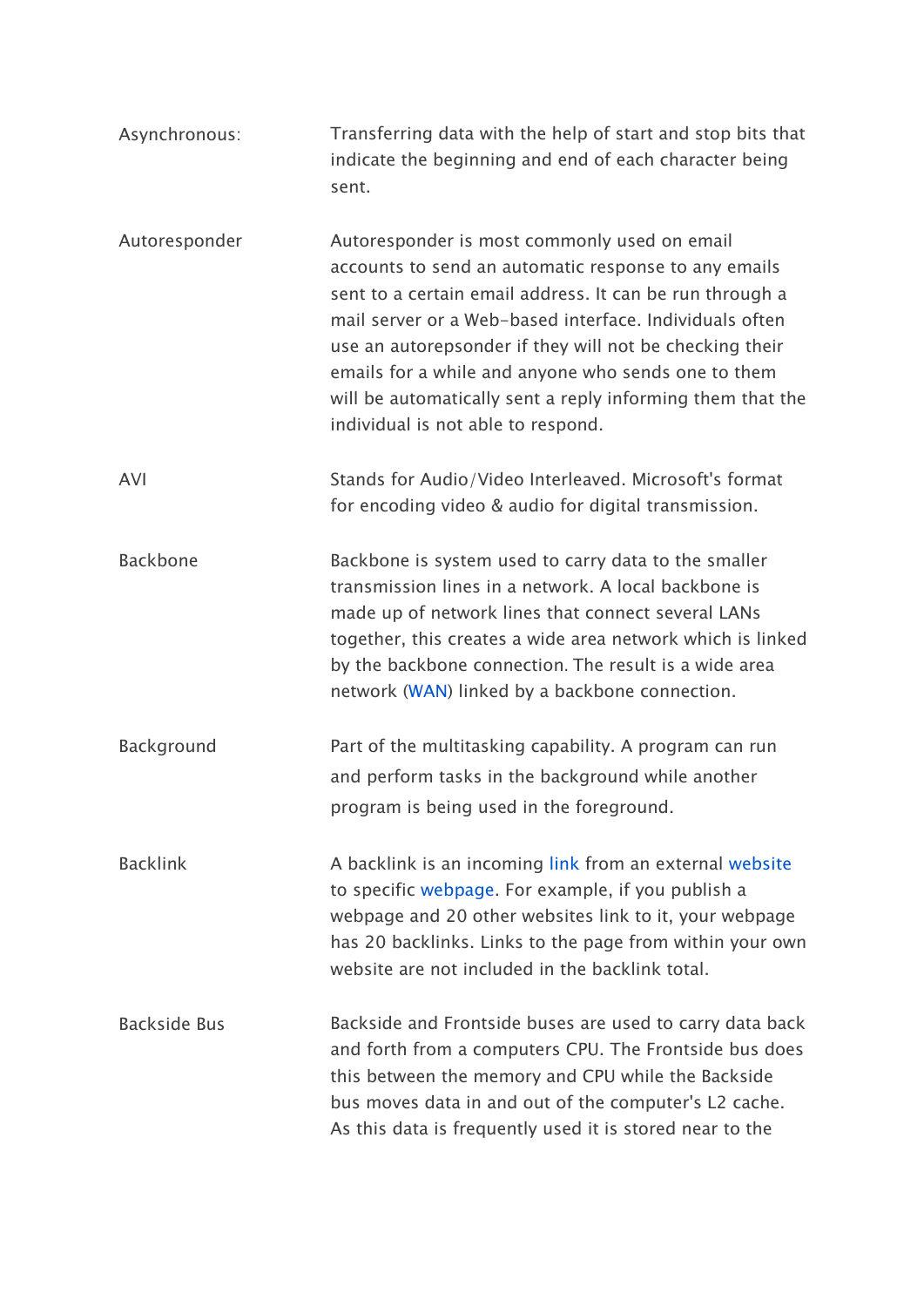|                         | processor, and as a result the computer's CPU can work<br>much faster.                                                                                                                                                                                                                                                                                                                                                          |
|-------------------------|---------------------------------------------------------------------------------------------------------------------------------------------------------------------------------------------------------------------------------------------------------------------------------------------------------------------------------------------------------------------------------------------------------------------------------|
| <b>Backup</b>           | A copy of a file or disk you make for archiving purposes.                                                                                                                                                                                                                                                                                                                                                                       |
| Bandwidth               | The capacity of a networked connection. Bandwidth<br>determines how much data can be sent along the<br>networked wires. Bandwidth is particularly important for<br>Internet connections, since greater bandwidth also<br>means faster downloads Bandwidth is a word used to<br>describe the amount of data that can be sent down a<br>digital connection is a certain time period i.e how many<br>bytes can be sent per second. |
| Baud                    | Baud is a unit of measurement that states how many<br>electrical signals per second, are sent to networks,<br>modems and other data transfer devices. This is a<br>measurement of the amount of data that can be<br>transferred in one second. Example: A 14.4 baud modem<br>can transfer 14,400 bits of information in one second.                                                                                             |
| <b>Beta Software</b>    | Beta Software is software that is still in it's testing phase,<br>it can contain bugs, errors and other problems which are<br>ironed out before the software becomes available to the<br>general public. If there is a b in a program's properties it<br>is beta software.                                                                                                                                                      |
| <b>Binary</b>           | This is a basic system of numbering using ones and<br>zeros.                                                                                                                                                                                                                                                                                                                                                                    |
| <b>Biometric device</b> | Tool that uses sensors, such as a fingerprint or retinal<br>scanner that identify physical characteristics of the user<br>to allow access to a device or a network.                                                                                                                                                                                                                                                             |
| <b>BIOS</b>             | Stands for Basic Input/output System. This is the little<br>set of programs that lets all the different parts of the<br>computer talk to each other. BIO is pre-installed on<br>every Windows computer and means Basic Input/output<br>System. It is used when the computer starts up and it<br>checks all the devices and hardware connections on a                                                                            |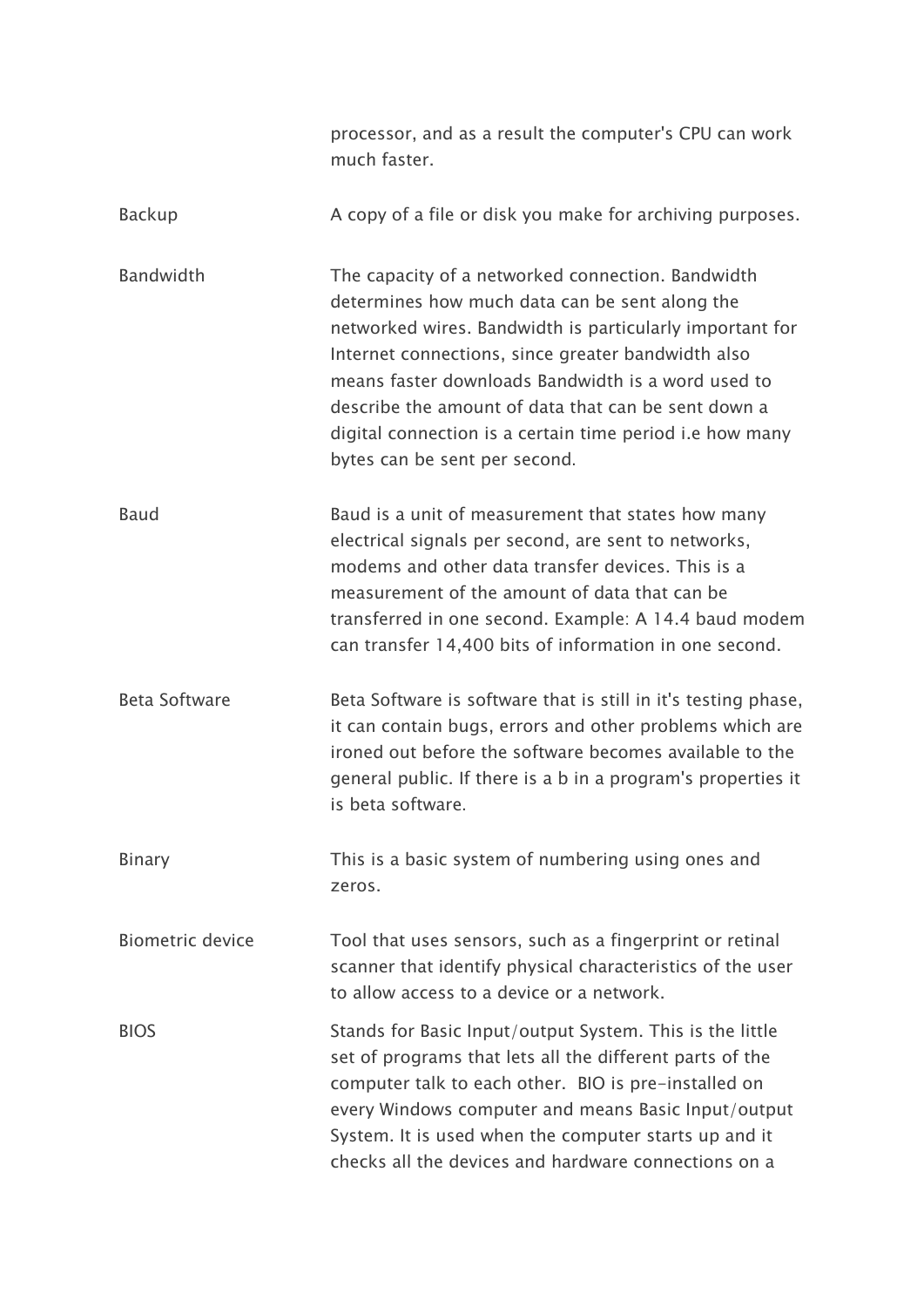|                | computer. If everything is functioning the boot up<br>process will begin.                                                                                                                                                                                                                                        |
|----------------|------------------------------------------------------------------------------------------------------------------------------------------------------------------------------------------------------------------------------------------------------------------------------------------------------------------|
| Bit/s          | It is the smallest piece of information used by the<br>computer. Derived from "binary digit". In computer<br>language, either a one (1) or a zero (0).                                                                                                                                                           |
| Bit rate       | Speed at which bits are transmitted, usually expressed in<br>bits per second (bps)                                                                                                                                                                                                                               |
| <b>Blogs</b>   | A blog is an online diary or journal that is usually in<br>chronological order that is normally about one<br>topic. The entries are known as posts and people<br>can comment on these posts on a blog. Also known<br>as Web logs, these allow users to post thoughts and<br>updates about their life on the Web. |
| Bluetooth      | Bluetooth is a wireless connection that is used to<br>transmit data between Bluetooth enabled devices at<br>short range. Laptops, PDAs and mobile phones as well as<br>scanners and printers use Bluetooth frequently.                                                                                           |
| $Blu$ -ray     | Blu-ray is a recently developed optical disk format which<br>can be used for holding huge amounts of data in HD<br>format. One disk is capable of containing 25GB of data -<br>a CD can only hold 700MB of data while a DVD can hold<br>4.7GB.                                                                   |
| <b>BMP</b>     | (Pronounced "bimp"): It's a bitmap, an image made up of<br>little dots.                                                                                                                                                                                                                                          |
| <b>Boolean</b> | Boolean is the artificial logic that a computer uses to<br>decide if something is true or false. Boolean uses 4<br>operators AND, NOT, OR and XOR and it is the<br>combination of true and false within these operators that<br>allows a computer to come to a true or false decision.                           |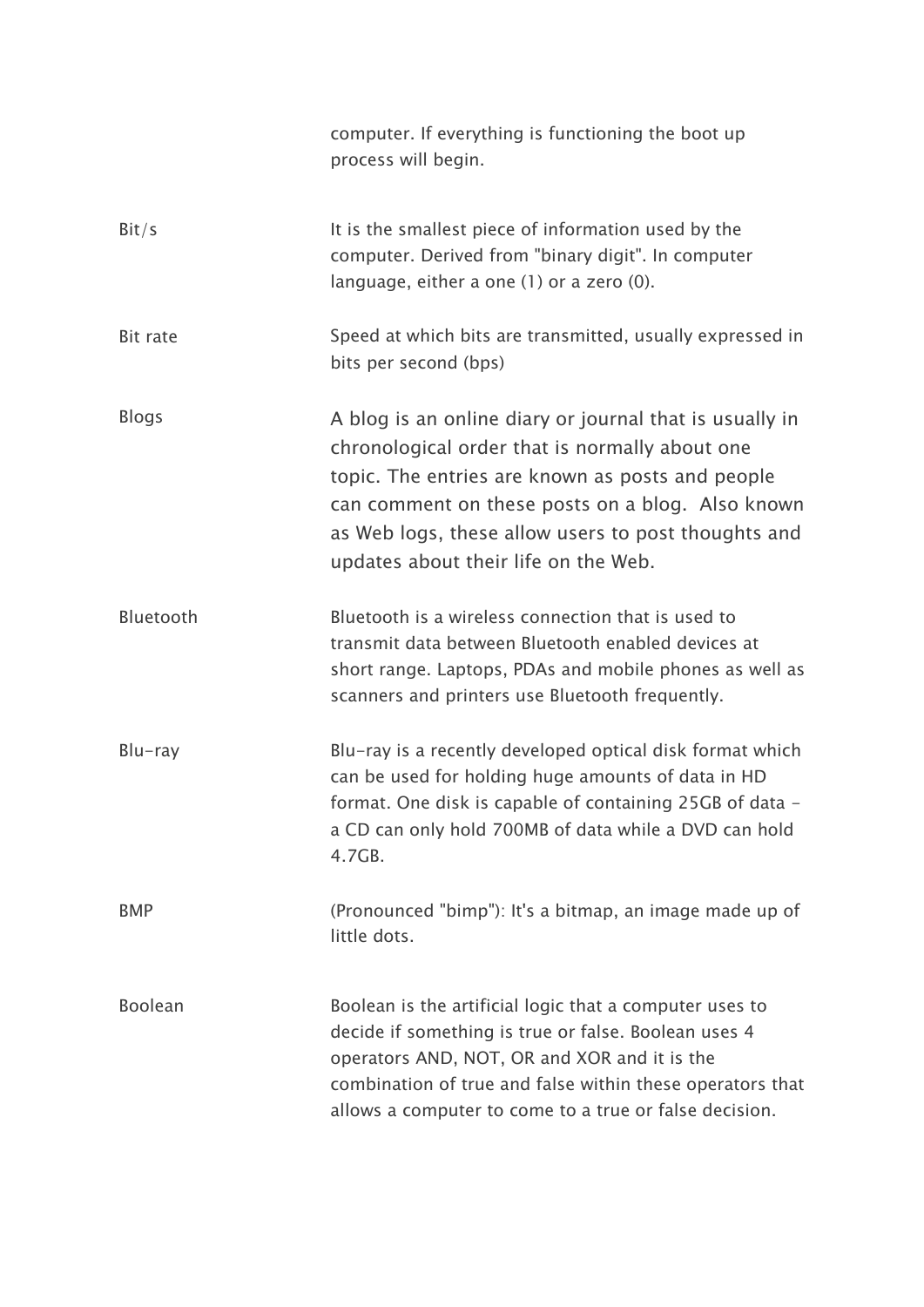| <b>Boot</b>      | To start up a computer.                                                                                                                                                                                                                                            |
|------------------|--------------------------------------------------------------------------------------------------------------------------------------------------------------------------------------------------------------------------------------------------------------------|
| Boot record      | A file containing a table that describes the partition, the<br>number of bytes per sector, and the number of sectors<br>per cluster.                                                                                                                               |
| Bootable disk    | Troubleshooting tool that allows the computer to boot<br>from a disk when the hard drive will not boot.                                                                                                                                                            |
| <b>Bot</b>       | Bots are usually used online and they are software<br>programs that are automated and perform specific<br>functions when ordered to. For example they can<br>monitor online chat rooms and can throw people who do<br>not abide by the rules of the chat room out. |
| <b>Bridge</b>    | Bridges connect LANs together and allow for faster<br>transmission of data between them. A bridge is much<br>faster than a router, but it cannot act as a firewall like<br>the majority of routers do.                                                             |
| <b>Broadband</b> | Multiple signals using multiple frequencies over one<br>cable.                                                                                                                                                                                                     |
| <b>Browse</b>    | To explore a website or a number of websites by<br>scanning and reading information.                                                                                                                                                                               |
| <b>Browser</b>   | Software, such as Microsoft Internet Explorer, used to<br>find information on the Web. The most visible part of a<br>browser sits at the top of the computer screen, above the<br>web page.                                                                        |
| Buffer:          | The buffer is a section of the computer where data is<br>stored before being used. This buffering allows time for<br>an application to fix differences in bit rates among other<br>things. It creates a space of time for compensation.                            |
| Bug              | A programming error that causes a program to behave in<br>an unexpected way.                                                                                                                                                                                       |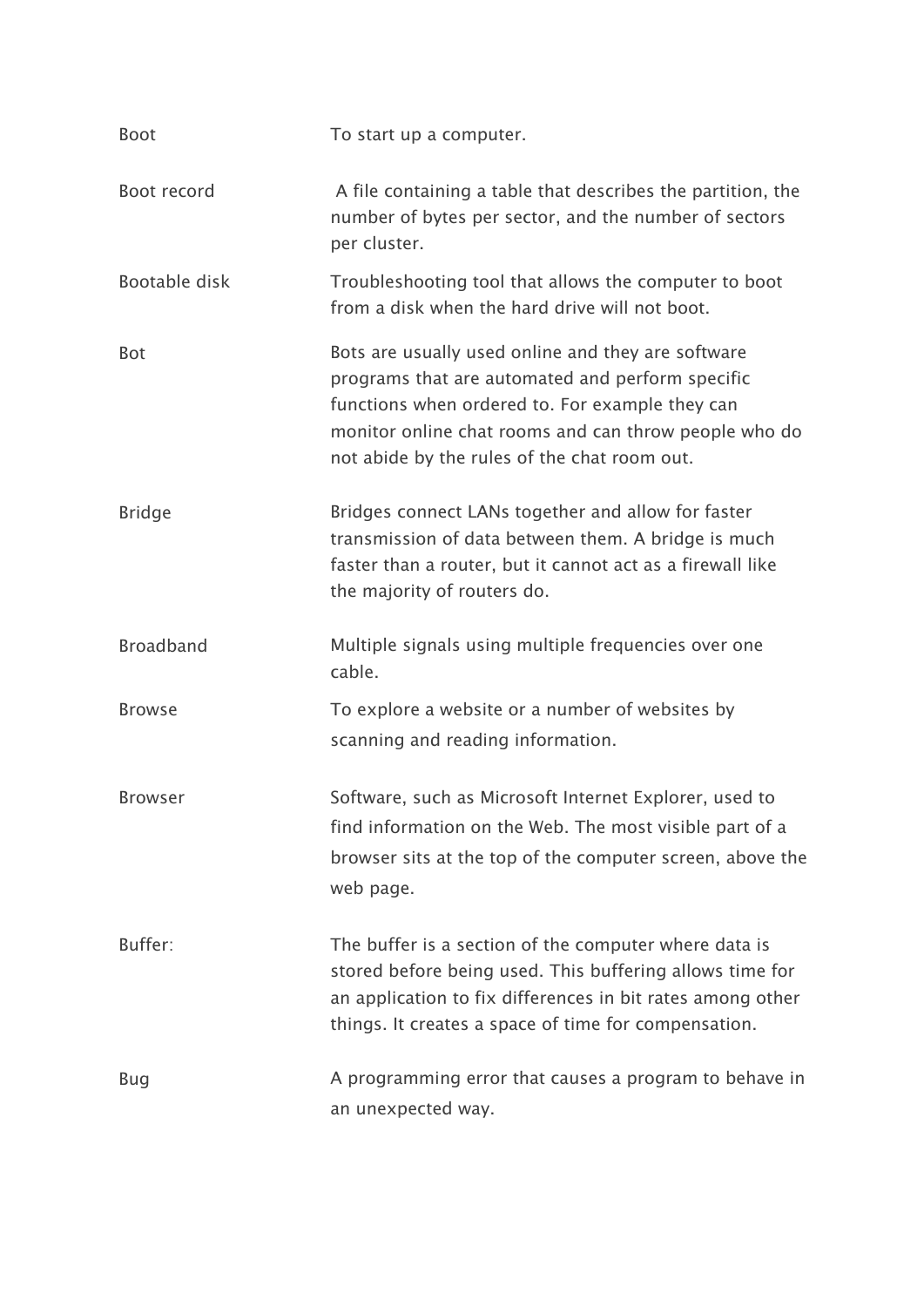| <b>Bus</b>      | An electronic pathway through which data is transmitted<br>between components in a computer.                                                                                                                                                                                                                |
|-----------------|-------------------------------------------------------------------------------------------------------------------------------------------------------------------------------------------------------------------------------------------------------------------------------------------------------------|
| <b>Byte</b>     | A piece of computer information made up of eight bits.                                                                                                                                                                                                                                                      |
| Cache           | Data storage area that provides high-speed access for<br>the system                                                                                                                                                                                                                                         |
| Card            | A printed circuit board that adds some features to a<br>computer.                                                                                                                                                                                                                                           |
| Cartridge drive | A storage device, like a hard drive, in which the medium<br>is a cartridge that can be removed.                                                                                                                                                                                                             |
| CD              | CD is the term used for the circular disk that was created<br>in the 1980s. CDs can hold 700MB of data and this data<br>(stored in the form of notches) is read by a laser in a CD<br>player's optical drive.                                                                                               |
| $CD-R$          | CD-R (Compact Disk Recordable) is a CD which is able to<br>have data written to it. A CD burner must be used for<br>this. Although they can hold audio data they can also be<br>used to store other data such as Power Point<br>presentations and Word documents.                                           |
| CD-ROM          | CD-ROM or Compact Disk Read-Only Memory are CDs<br>that are able to be read by a computer as long as it has<br>an optical drive. CD-ROMs cannot be changed or wiped<br>and contain a large amounts of different data as they are<br>not formatted the same way as CDs. They are usually<br>retail software. |
| $CD-RW$         | A CD-RW (Compact Disk Re-Writable) is a Rewritable CD<br>that can have data burned onto it. The difference<br>between a CD-R and a CD-RW is that a CD-RW can be<br>written on countless times, it cannot however be<br>overwritten and needs to be erased first. Due to their                               |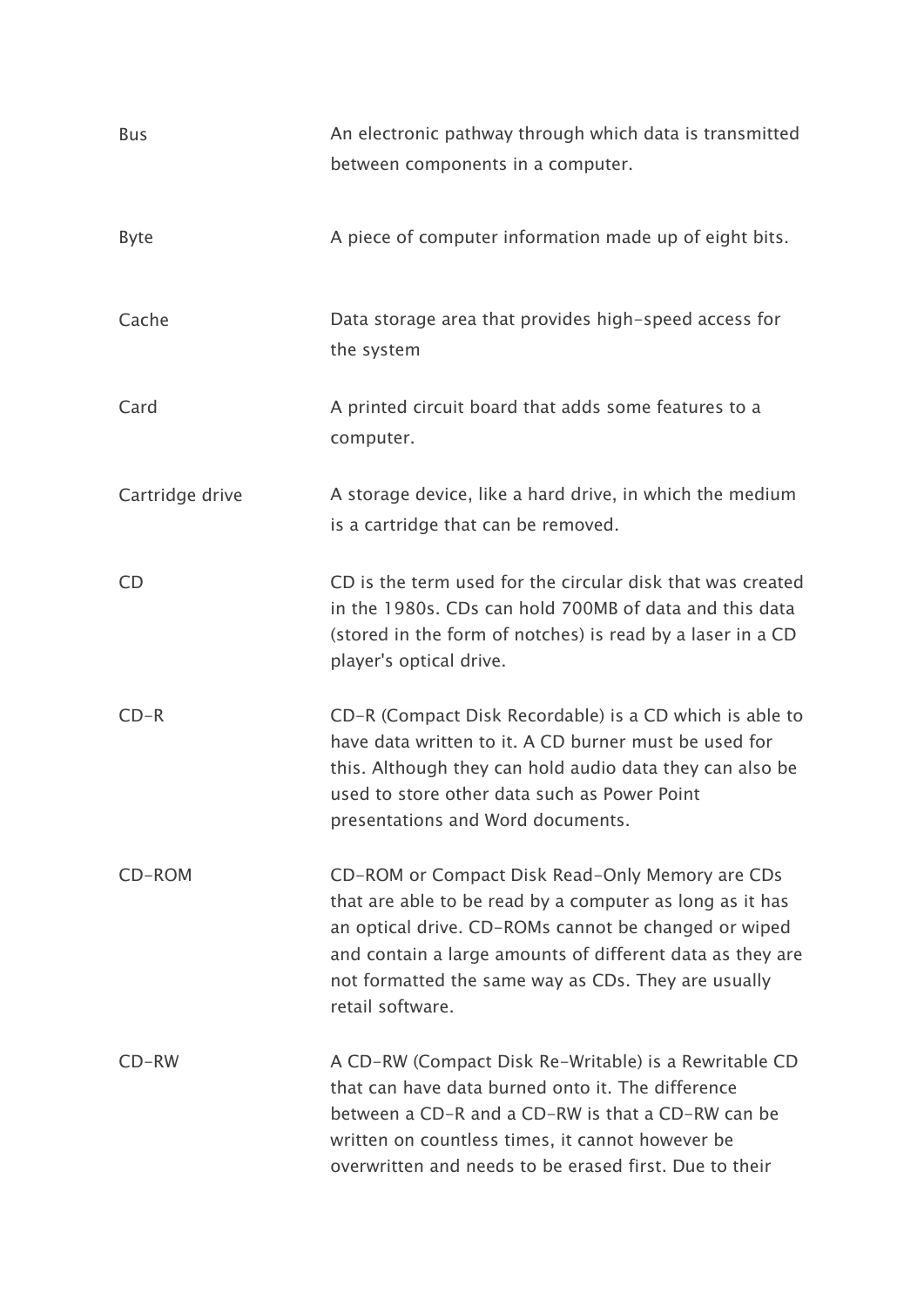|                     | nature CD-RW are not the best way of backing up data<br>so it would be better to use a CD-R.                                                                                                                                                              |
|---------------------|-----------------------------------------------------------------------------------------------------------------------------------------------------------------------------------------------------------------------------------------------------------|
| Clipboard           | A portion of memory where the Mac temporarily stores<br>information. Called a Copy Buffer in many PC<br>applications because it is used to hold information which<br>is to be moved, as in word processing where text is "cut"<br>and then "pasted".      |
| Clock Rate (MHz)    | The instruction processing speed of a computer<br>measured in millions of cycles per second (i.e., 200<br>MHz).                                                                                                                                           |
| Clock Speed         | Clock Speed is the term used to measure the rate that a<br>processor can complete it's processing cycles. They are<br>normally measured in Megahertz (1,000,000 cycles per<br>second) and Gigahertz (1,000,000,000 cycles per<br>second).                 |
| Cloud computing     | Cloud computing refers to the on-demand provision of<br>computational resources (data, software) via a computer<br>network, rather than from a local computer.                                                                                            |
| <b>CMOS</b>         | Complementary Metal Oxide Semiconductor Type of<br>semiconductor, or low-power memory firmware, that<br>stores basic configuration information                                                                                                            |
| <b>CMOS battery</b> | Battery that supplies power to maintain basic<br>configuration information, including the real time clock,<br>when the computer is turned off.                                                                                                            |
| <b>CMYK</b>         | CMYK (Cyan Magenta Yellow Black) these colours are the<br>four main colours used for printing documents.<br>Computers screens use Red, Blue and Green, CMYK<br>colours can be blended to make various colours and<br>shades and are known as subtractive. |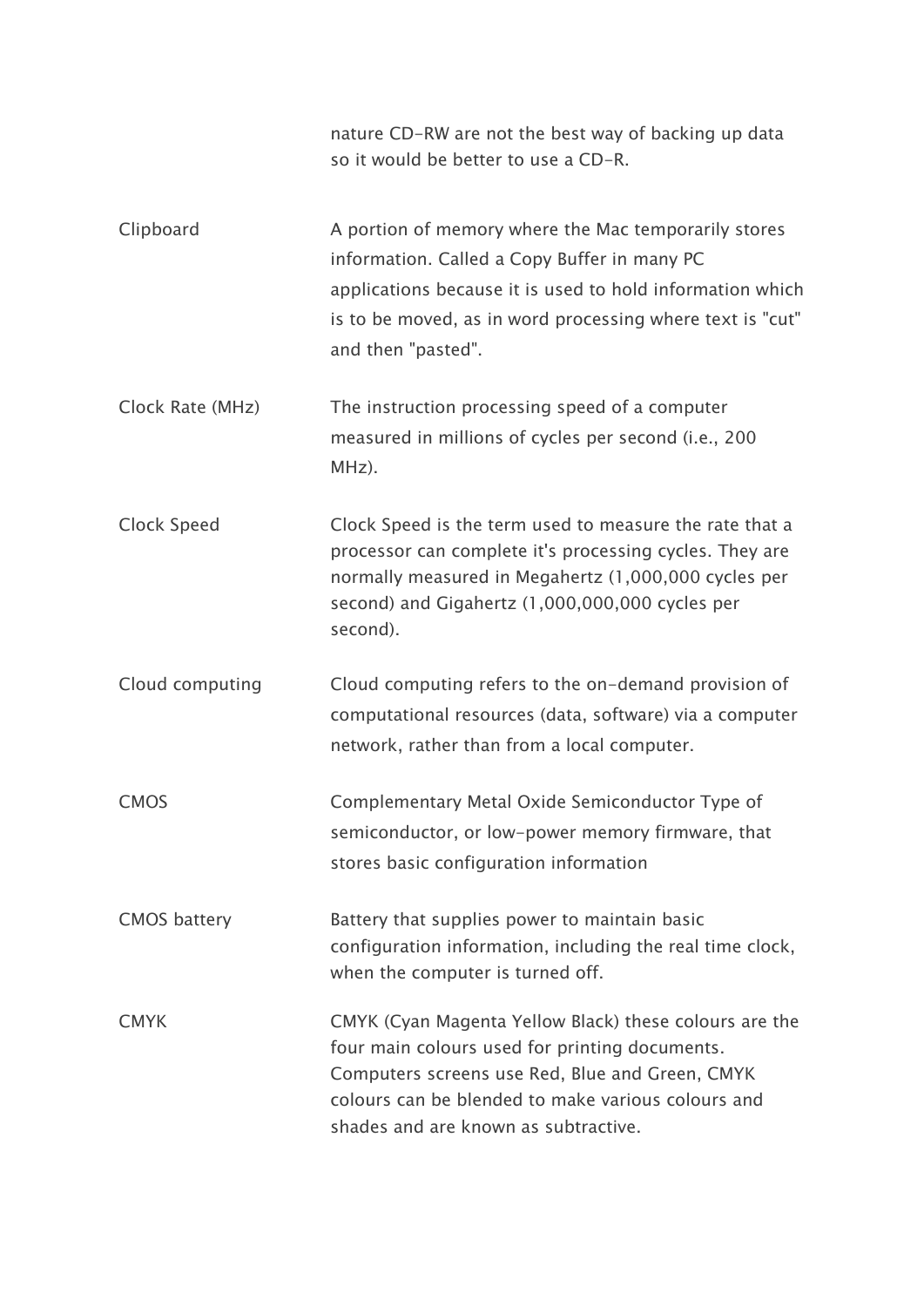| Coaxial cable | Copper-cored cable surrounded by a heavy shielding<br>used to connect computers in a network                                                                                                             |
|---------------|----------------------------------------------------------------------------------------------------------------------------------------------------------------------------------------------------------|
| Command       | The act of giving an instruction to your Mac either by<br>menu choice or keystroke.                                                                                                                      |
| Compiler      | A program the converts programming code into a form<br>that can be used by a computer.                                                                                                                   |
| Compression   | A technique that reduces the size of a saved file by<br>elimination or encoding redundancies (i.e., JPEG, MPEG,<br>LZW, etc.)                                                                            |
| Cookie        | Cookies are data that is sent to your computer when you<br>have visited a Website. If you revisit the site the cookie<br>will load particular pages depending on what information<br>is contained in it. |
| Crash         | A system malfunction in which the computer stops<br>working and has to be restarted.                                                                                                                     |
| Crosstalk     | Interfering energy, such as Electro Magnetic Interference<br>(EMI) that is transferred from one circuit to another                                                                                       |
| Cursor        | The pointer, usually arrow or cross shaped, which is<br>controlled by the mouse.                                                                                                                         |
| Data          | (The plural of datum) information processed by a<br>computer.                                                                                                                                            |
| Database      | An electronic list of information that can be sorted<br>and/or searched.                                                                                                                                 |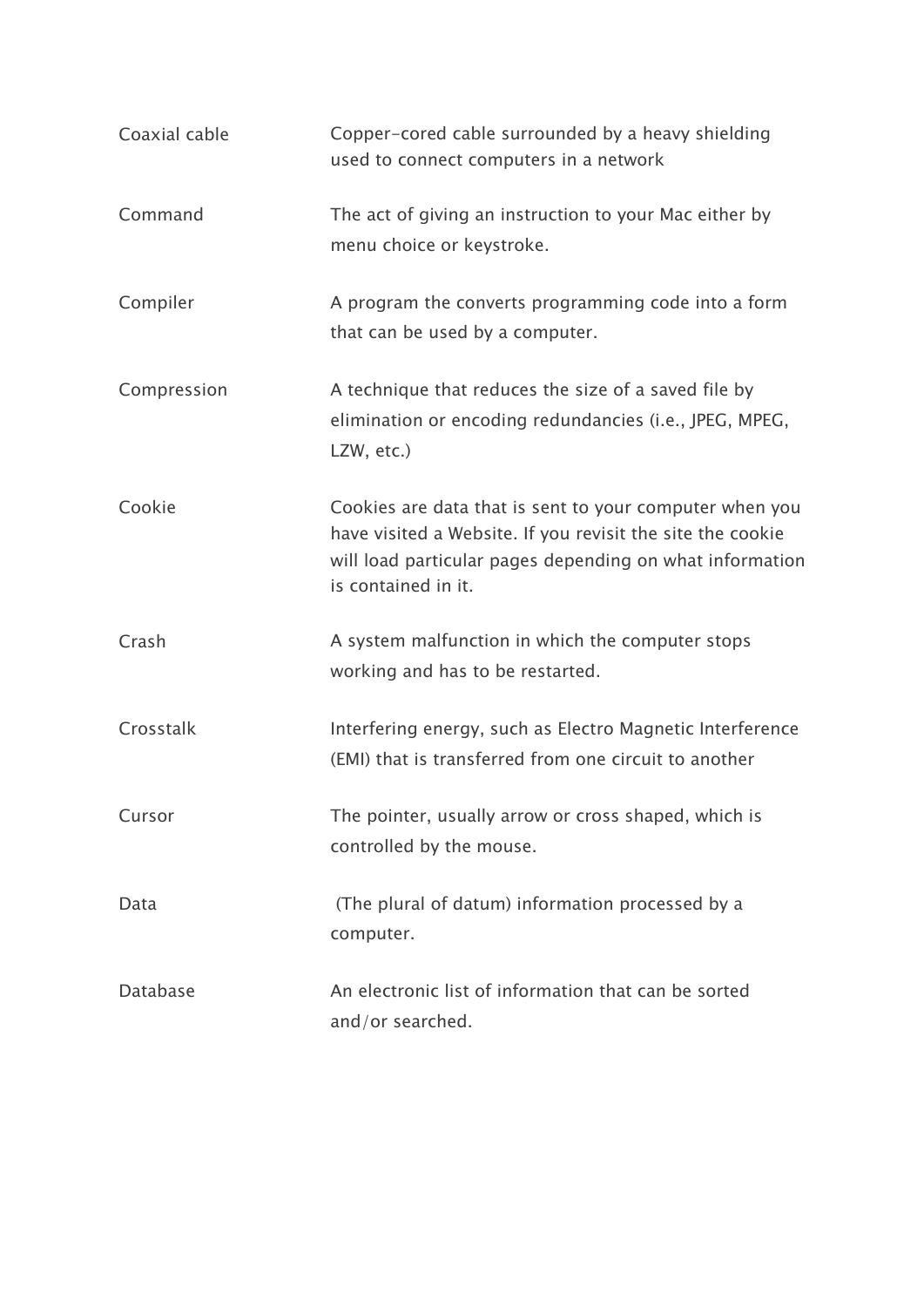| Database           | A database is a collection of related fields grouped into<br>records. : Anything that accepts data is a database. A<br>pile of newspapers is a database. A computer database<br>has the ability to manipulate that data. It is possible to<br>attach applications to that database to search the<br>contents.                                                                            |
|--------------------|------------------------------------------------------------------------------------------------------------------------------------------------------------------------------------------------------------------------------------------------------------------------------------------------------------------------------------------------------------------------------------------|
| <b>DDR</b>         | DDR or Double Data Rate is an up to date version of<br>SDRAM (computer memory) that is twice as fast as it's<br>predecessor. It is also called DDR-SDRAM and due to its<br>efficient performance (it can both send and receive<br>signals in half the time) it is often used in notebook<br>computers.                                                                                   |
| DDR <sub>2</sub>   | DDR2 (Double Data Rate 2) is a faster, advanced version<br>of DDR memory and like DDR it can send data on the<br>rising and falling edges of the processors clock cycles<br>although it is twice as fast. DDR2 RAM has an improved<br>design to DDR RAM and this gives the DDR2 RAM a<br>larger bandwidth and this allows a greater volume of<br>data to be passed through the RAM chip. |
| Defragment         | To concatenate fragments of data into contiguous blocks<br>in memory or on a hard drive.                                                                                                                                                                                                                                                                                                 |
|                    | Denial of service (DoS) Form of attack that prevents users from accessing<br>normal services, such as e-mail or a web server, because<br>the system is busy responding to abnormally large<br>amounts of requests. DoS works by sending an<br>abundance of requests for a resource to cause the<br>system to overload and cease to operate.                                              |
| Dialog box         | An on-screen message box that appears when the<br>system requires additional information before<br>completing a command.                                                                                                                                                                                                                                                                 |
| Digital signatures | A digital signature (not to be confused with a digital<br>certificate) is an electronic signature that can be used to<br>authenticate the identity of the sender of a message or                                                                                                                                                                                                         |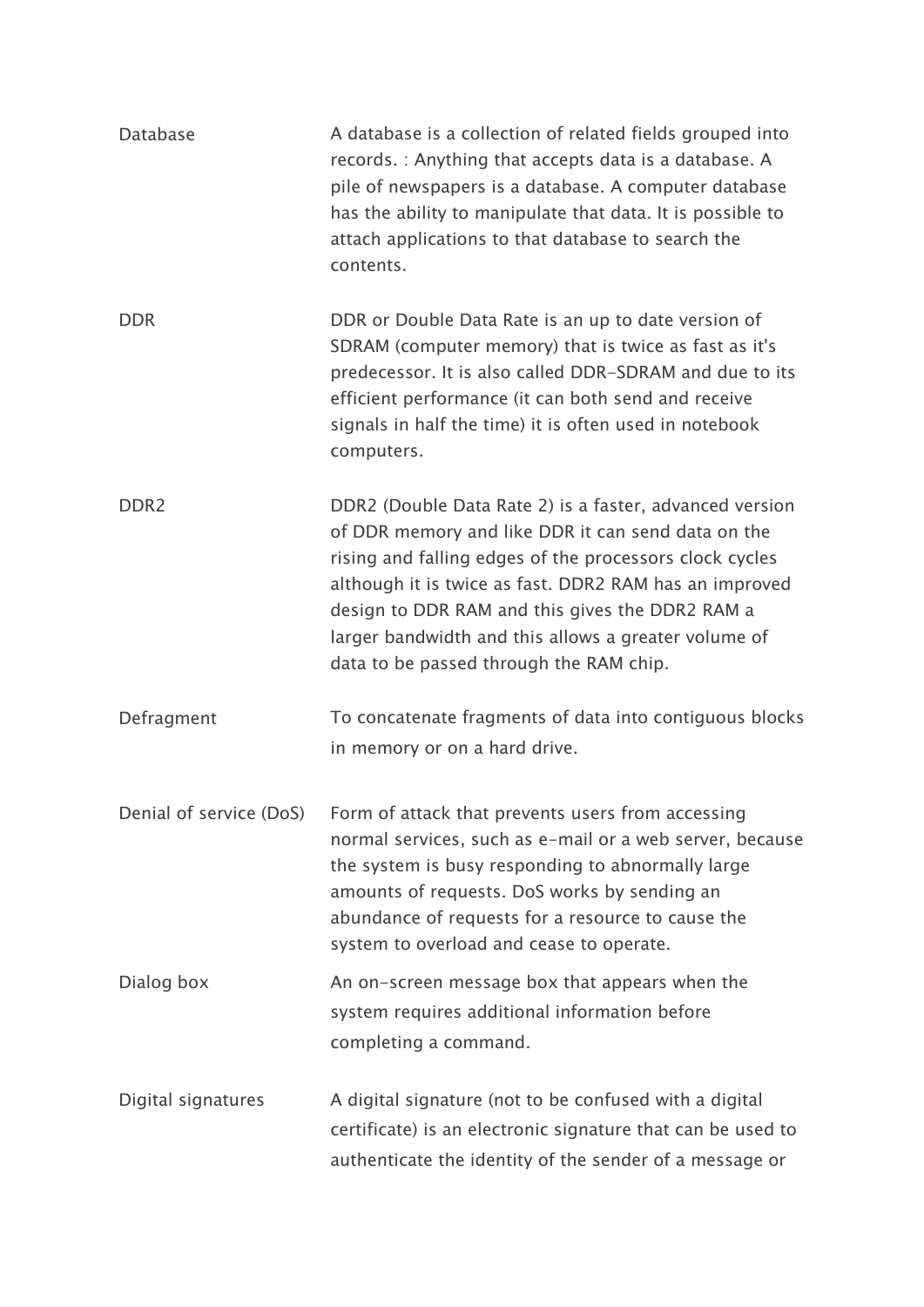|                                  | the signer of a document, and possibly to ensure that<br>the original content of the message or document that<br>has been sent is unchanged.                                                                                                                                                                              |
|----------------------------------|---------------------------------------------------------------------------------------------------------------------------------------------------------------------------------------------------------------------------------------------------------------------------------------------------------------------------|
| Digital subscriber line<br>(DSL) | Public network technology that delivers high bandwidth<br>over conventional copper wiring at limited distances.<br>Always-on technology that allows users to connect to the<br>Internet.                                                                                                                                  |
| Disk drive                       | The machinery that writes the data from a disk and/or<br>writes data to a disk.                                                                                                                                                                                                                                           |
| <b>DNS</b>                       | This stands for Domain Name System. The Internet runs<br>by assigning different sites "Names." They are actually 4-<br>part strains of numbers associated with names, but<br>names nonetheless. Getting a DNS error means that the<br>address you are attempting to reach is not recognized by<br>the Internet community. |
| Document                         | A file you create, as opposed to the application which<br>created it.                                                                                                                                                                                                                                                     |
| <b>DOS</b>                       | Acronym for Disk Operating System - used in IBM PCs.                                                                                                                                                                                                                                                                      |
| Dots per inch (dpi)              | Measurement of print quality. How the quality of print is<br>measured on a dot matrix printer, and the higher the<br>dpi, the higher the quality of print                                                                                                                                                                 |
| Download                         | To transfer data from one computer to another. (If you<br>are on the receiving end, you are downloading. If you are<br>on the sending end, you are uploading).                                                                                                                                                            |
| <b>DPI</b>                       | Acronym for Dots Per Inch - a gauge of visual clarity on<br>the printed page or on the computer screen.                                                                                                                                                                                                                   |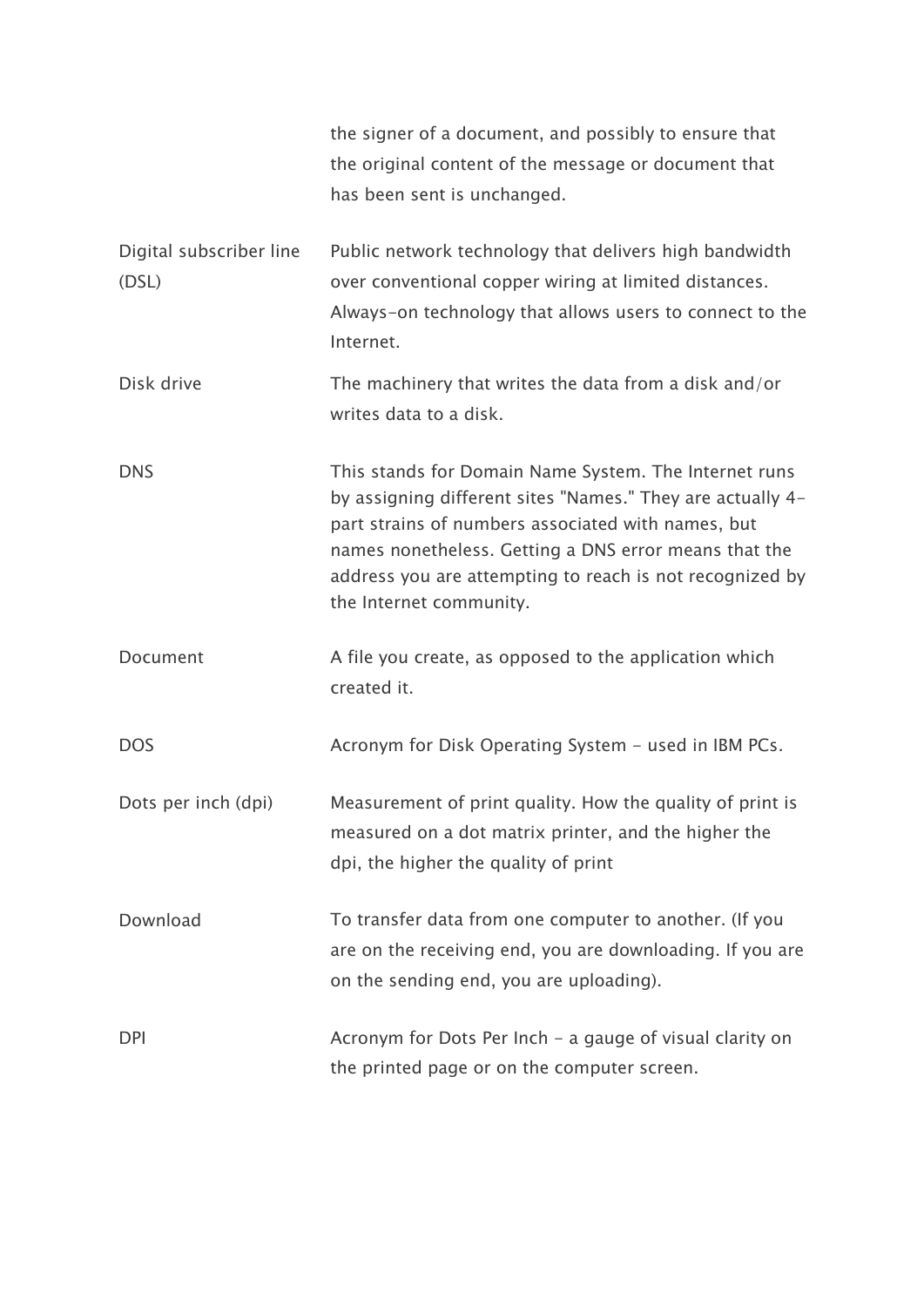| <b>Driver</b>                         | A file on a computer which tells it how to communicate<br>with an add-on piece of equipment (like a printer).                                                                                                                                                    |
|---------------------------------------|------------------------------------------------------------------------------------------------------------------------------------------------------------------------------------------------------------------------------------------------------------------|
| Dual core CPU                         | Two cores inside a single CPU chip. Both cores can be<br>used together to increase speed, or they can be used in<br>two locations at the same time.                                                                                                              |
| <b>DVD</b>                            | Digital Video Disc-Similar to a CD-ROM, it stores and<br>plays both audio and video.                                                                                                                                                                             |
| Dynamic RAM (DRAM)                    | RAM that stores information in capacitors that must be<br>periodically refreshed. Delays can occur because DRAMs<br>are inaccessible to the processor when refreshing their<br>contents. However, DRAMs are less complex and have<br>greater capacity than SRAMs |
| e - books readers/<br>digital readers | An e-book reader, also called an e-book device or e-<br>reader, is a portable electronic device that is designed<br>primarily for the purpose of reading digital books and<br>periodicals.                                                                       |
| eBay                                  | eBay is an online auction and shopping website in which<br>people and businesses buy and sell a broad variety of<br>goods and services worldwide. eBay generates revenue<br>from various fees.                                                                   |
| ebook                                 | An electronic (usually hand-held) reading device that<br>allows a person to view digitally stored reading<br>materials.                                                                                                                                          |
| Encryption                            | Security feature that applies a coding to a file so that<br>only authorized users can view the file                                                                                                                                                              |
| Ethernet                              | A protocol for fast communication and file transfer<br>across a network.                                                                                                                                                                                         |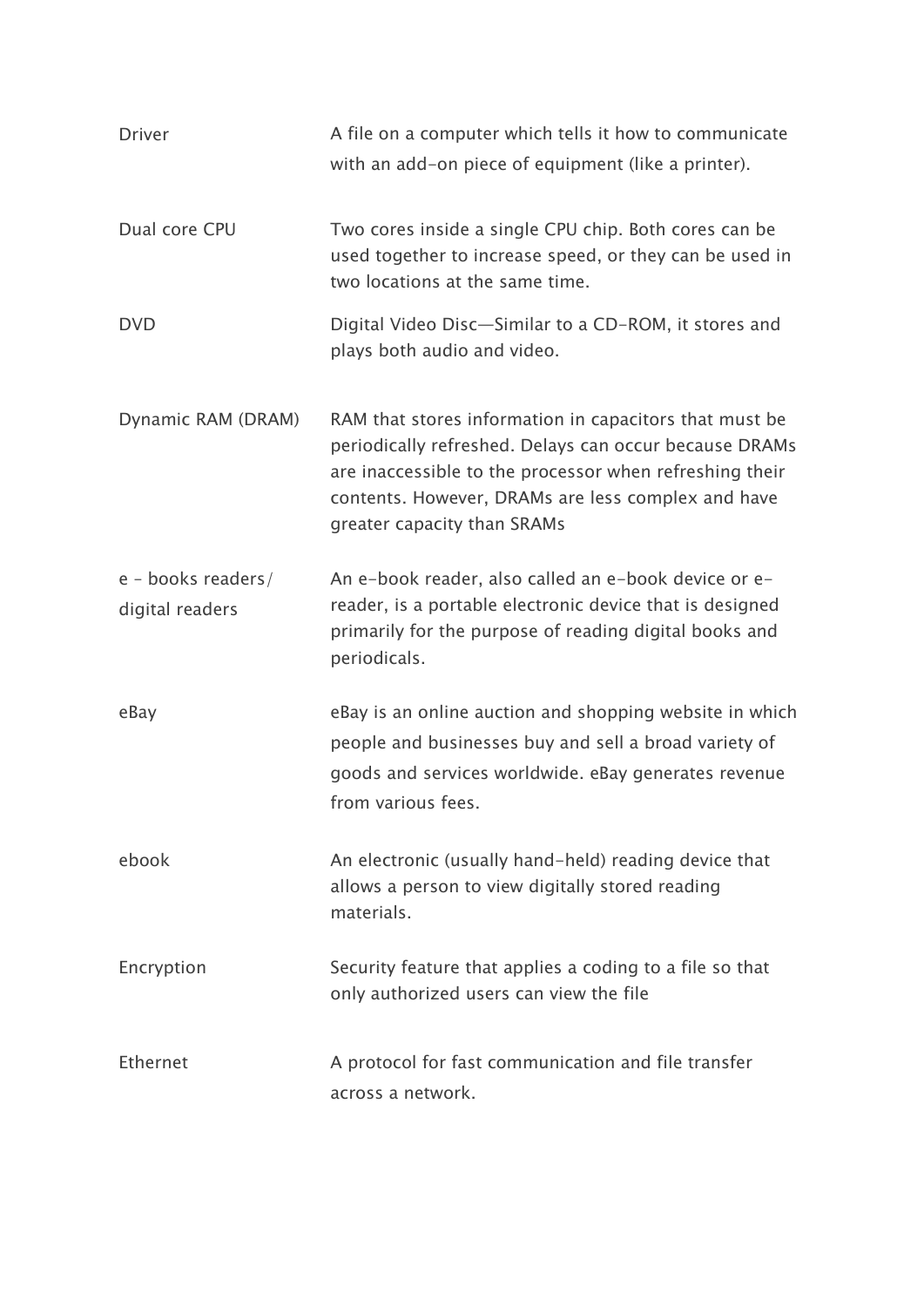| <b>Expansion slot</b> | A connector inside the computer which allows one to<br>plug in a printed circuit board that provides new or<br>enhanced features.                                                                                                                                                                                                                                                                                                                                                                                                                                                                                                                                                                                                                                               |
|-----------------------|---------------------------------------------------------------------------------------------------------------------------------------------------------------------------------------------------------------------------------------------------------------------------------------------------------------------------------------------------------------------------------------------------------------------------------------------------------------------------------------------------------------------------------------------------------------------------------------------------------------------------------------------------------------------------------------------------------------------------------------------------------------------------------|
| Facebook              | Facebook is a social utility that connects people with<br>friends and others who work, study and live around them                                                                                                                                                                                                                                                                                                                                                                                                                                                                                                                                                                                                                                                               |
| FAQs                  | Stands for Frequently Asked Questions. These are<br>commonly asked questions and answers that appear on<br>many websites.                                                                                                                                                                                                                                                                                                                                                                                                                                                                                                                                                                                                                                                       |
| FAT32                 | FAT32 (File Allocation Table) is the term used for the<br>method that Windows uses to store data on a hard drive.<br>It helps your computer to find files even if they have<br>been fragmented. As it uses a greater number of bits in<br>order to recognise a cluster it is a better version of FAT.<br>FAT32 has a serious amount of storage space - 2<br>terabytes on a hard disk which is more than enough for a<br>home computer user.                                                                                                                                                                                                                                                                                                                                     |
| Fiber-Optic Cable     | Fiber-Optic Cables are cables that are made of extremely<br>thin strands of glass or other material which is<br>transparent and capable of carrying beams of light. Data<br>can be sent through fiber-optic cables at the speed of<br>light, due to the fact that they are light-based. A laser<br>transmitter sends the signal and it is translated back into<br>data when it reaches the end and this is used by a<br>computer. Fiber-optic cables are useful as they are not<br>able to be interfered with by noise or vibrations, the only<br>downside to them is that they are very fragile. Due to<br>this they are usually installed underground but this is<br>expensive and mending broken fiber-optic cables is a<br>difficult, expensive and time consuming process. |
| File                  | The generic word for an application, document, control<br>panel or other computer data.                                                                                                                                                                                                                                                                                                                                                                                                                                                                                                                                                                                                                                                                                         |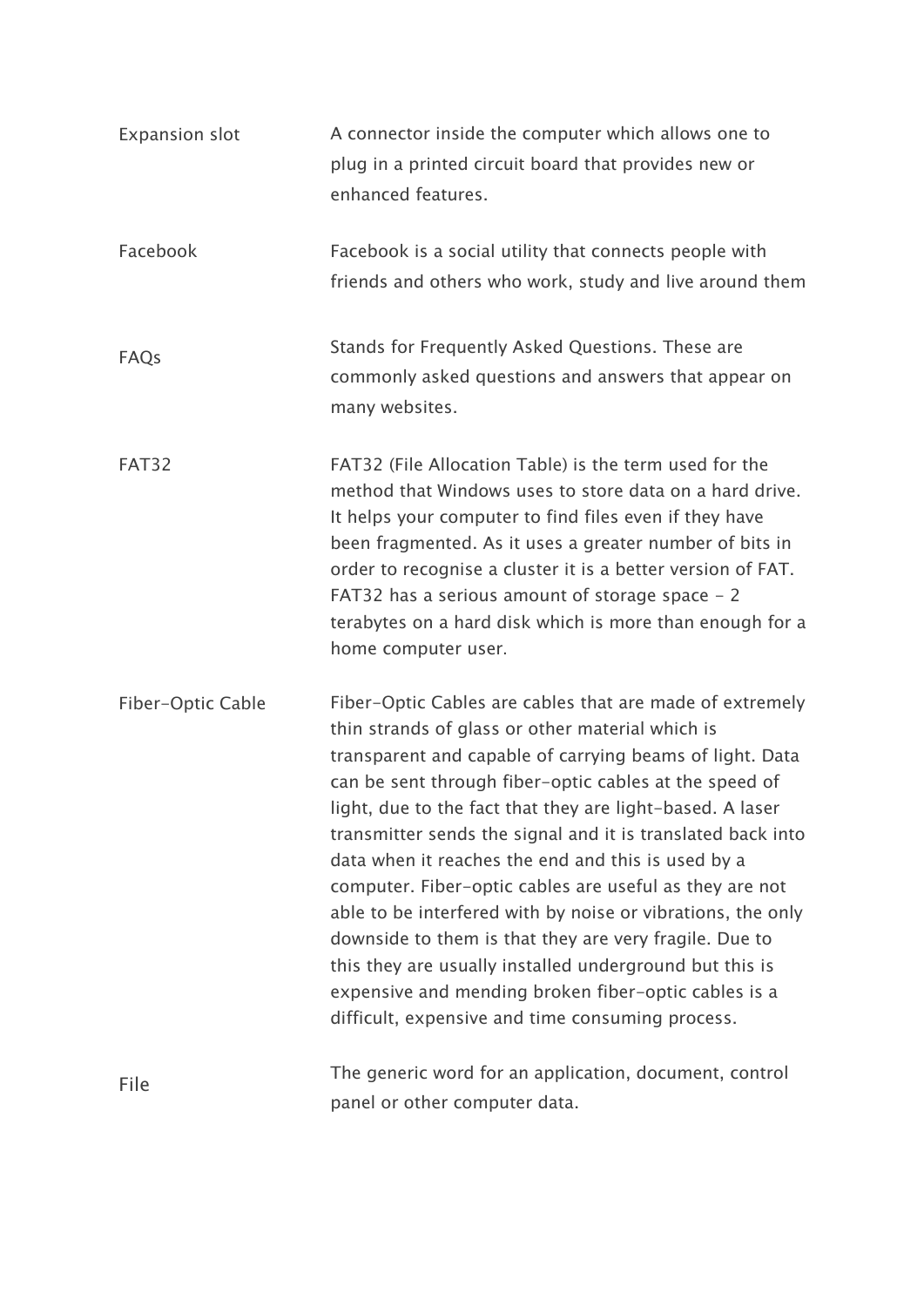| Fingerprint reader | Input device that scans fingerprints to authenticate<br>login using biometric identification.                                                                                                                                                                                                                                                                                                                                                                                                                |
|--------------------|--------------------------------------------------------------------------------------------------------------------------------------------------------------------------------------------------------------------------------------------------------------------------------------------------------------------------------------------------------------------------------------------------------------------------------------------------------------------------------------------------------------|
| Firewall           | A set of security programs that protect a computer from<br>outside interference or access via the Internet. A Firewall<br>is used to protect a client machine or networked server<br>from any unauthorised access. A firewall can be either<br>software of hardware-based and routers are a hardware<br>device that has an inbuilt firewall. Monitoring and<br>restricting software programs are also classed as<br>firewalls as they only allow particular messages from the<br>Internet enter the network. |
| Firmware           | Permanent software programmed into a read-only<br>memory. Firmware is a software program or set of<br>instructions programmed on a hardware device. It<br>provides the necessary instructions for how the device<br>communicates with the other computer hardware.                                                                                                                                                                                                                                           |
| Folder             | An electronic subdirectory which contains files.                                                                                                                                                                                                                                                                                                                                                                                                                                                             |
| Font               | A typeface that contains the characters of an alphabet or<br>some other letterforms.                                                                                                                                                                                                                                                                                                                                                                                                                         |
| Form factor        | Physical size and shape of computer components.<br>Components that share the same form factor are<br>physically interchangeable                                                                                                                                                                                                                                                                                                                                                                              |
| Foursquare         | Foursquare is a location-based social networking website<br>based on software for mobile devices.                                                                                                                                                                                                                                                                                                                                                                                                            |
| Fragmentation      | The breaking up of a file into many separate locations in<br>memory or on a disk.                                                                                                                                                                                                                                                                                                                                                                                                                            |
| freeware           | Software created by people who are willing to give it<br>away for the satisfaction of sharing or knowing they<br>helped to simplify other people's lives. It may be                                                                                                                                                                                                                                                                                                                                          |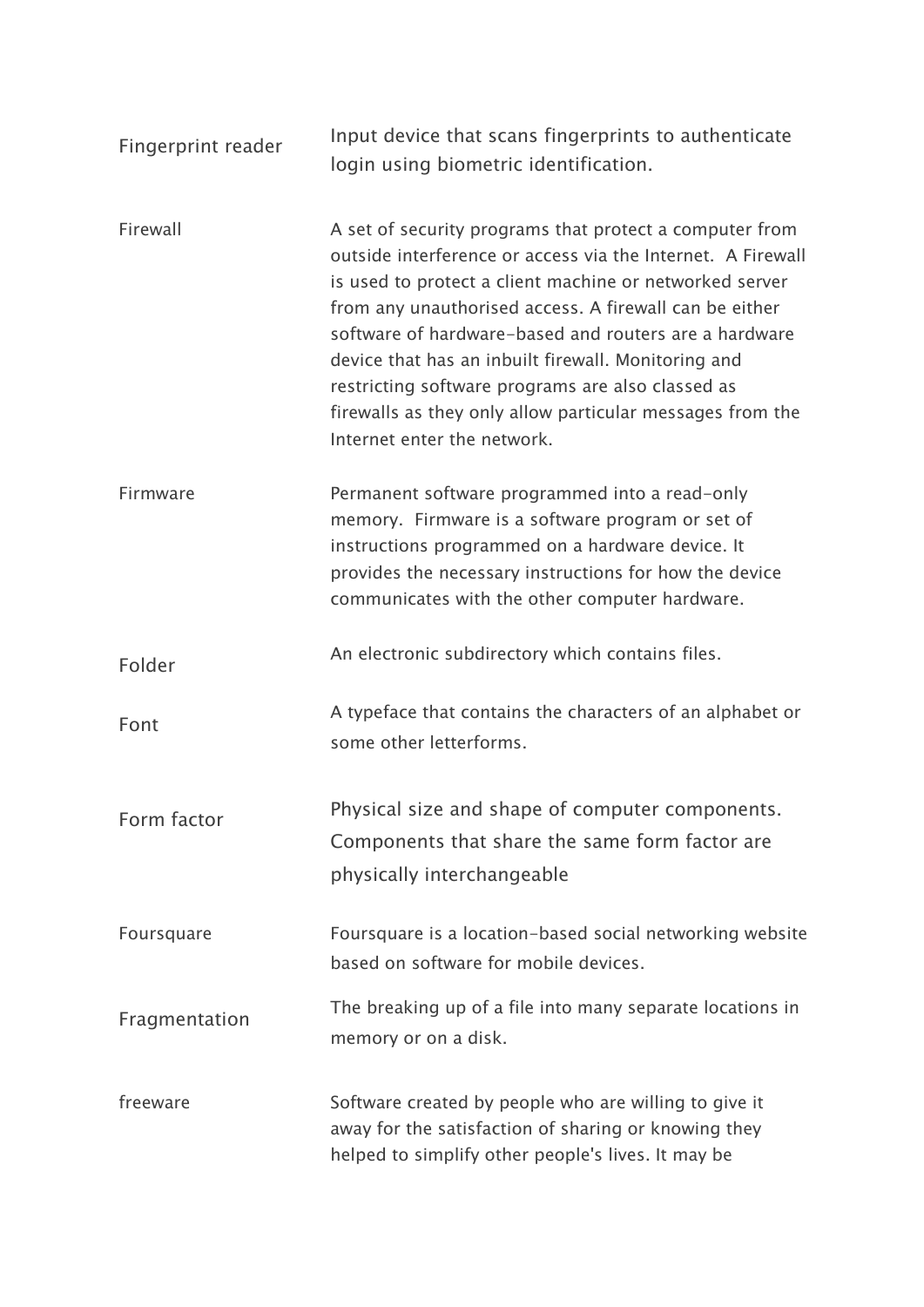|                      | freestanding software, or it may add functionality to<br>existing software.                                                                                                                                                                                                                                     |
|----------------------|-----------------------------------------------------------------------------------------------------------------------------------------------------------------------------------------------------------------------------------------------------------------------------------------------------------------|
| Freeze               | A system error which causes the cursor to lock in place.                                                                                                                                                                                                                                                        |
| <b>FTP</b>           | File Transfer Protocol (FTP) Set of rules governing<br>how files are transferred. FTP allows multiple<br>simultaneous connections to remote file systems.                                                                                                                                                       |
| Gig                  | A gigabyte $= 1024$ megabytes.                                                                                                                                                                                                                                                                                  |
| Gigahertz (GHz)      | Common measurement of a processor equal to one<br>billion cycles per second                                                                                                                                                                                                                                     |
| <b>GNU Free Call</b> | GNU Free Call is a new project to develop and deploy<br>secure self-organized communication services worldwide<br>for private use and for public administration.                                                                                                                                                |
| Gopher               | A Gopher is a means of finding information through the<br>use of a text interface. The whole system works on a<br>client - server basis in which a gopher client server will<br>search through other gopher servers. Menus which<br>contain links to programs and documents are used in<br>place of hyperlinks. |
| <b>GPS</b>           | GPS (Global Positioning System) is a military developed<br>satellite navigation system that enables the exact<br>position, speed and direction of travel of an object fitted<br>with GPS. Today many cars use GPS systems to help the<br>driver with directions.                                                |
| (GUI)                | Graphical user interface Interface that allows the user to navigate through the<br>operating system using icons and menus                                                                                                                                                                                       |
| Grayware             | Spyware that installs on a computer without being<br>prompted and downloads additional applications without<br>permission from the user                                                                                                                                                                         |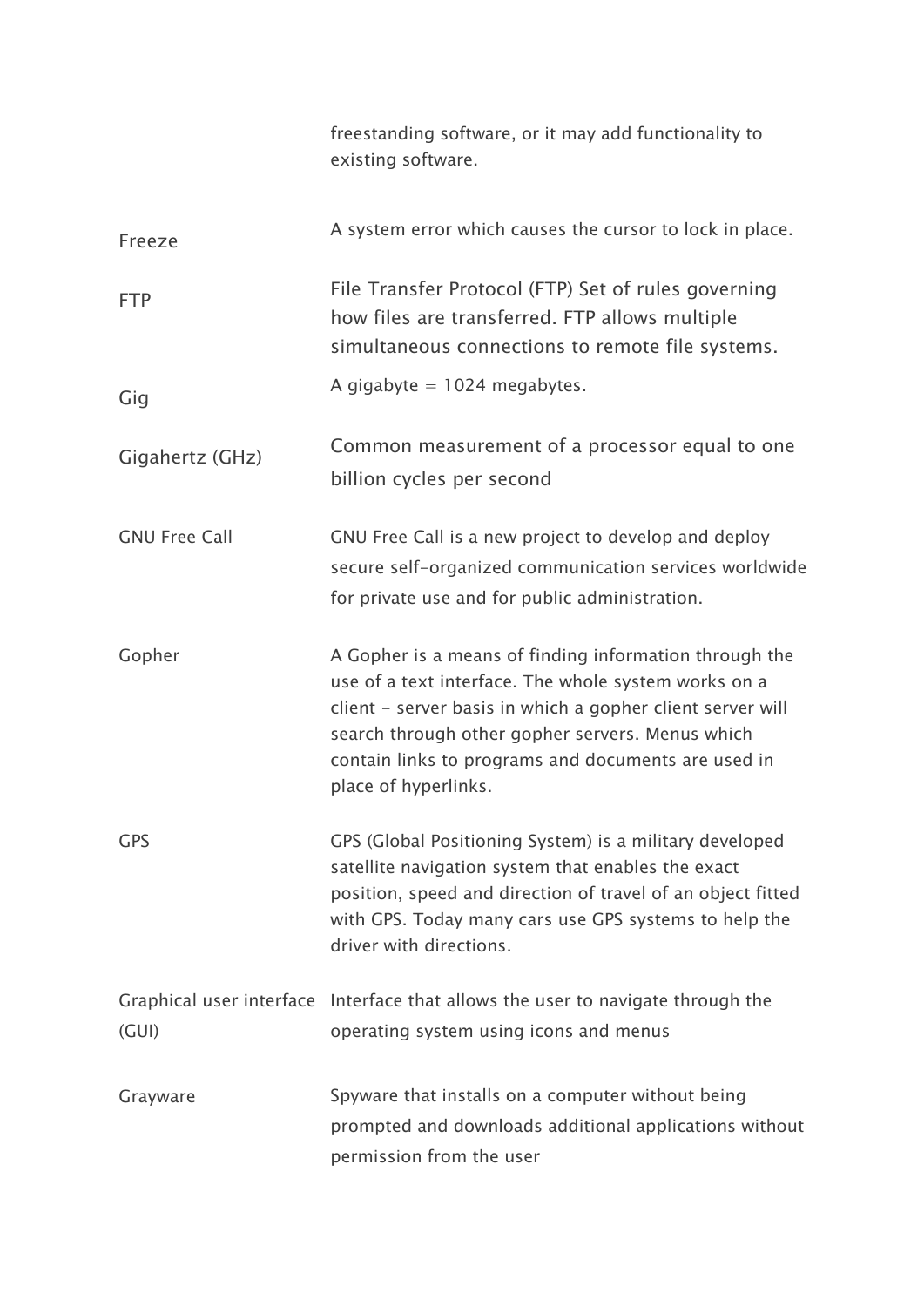| <b>Gum tree</b> | Gumtree is an extensive network of online classifieds<br>and community websites. Classified ads are either free or<br>paid for depending on the product category and the<br>geographical market. Sellers may promote their listing<br>through featured placements on the homepage or under<br>product categories                                                                                                                                                                                                                                                                                                           |
|-----------------|----------------------------------------------------------------------------------------------------------------------------------------------------------------------------------------------------------------------------------------------------------------------------------------------------------------------------------------------------------------------------------------------------------------------------------------------------------------------------------------------------------------------------------------------------------------------------------------------------------------------------|
| Hacker          | A Hacker was once known as a person who was an<br>expert in programming, now it is used to refer to<br>someone who can hack their way through the security<br>systems of a network or computer system. This can be<br>done on many levels, from working out a password to<br>creating a code or program to get into such systems.                                                                                                                                                                                                                                                                                          |
| Hard drive      | A large capacity storage device made of multiple disks<br>housed in a rigid case. (see below)                                                                                                                                                                                                                                                                                                                                                                                                                                                                                                                              |
|                 | Hard disk drive (HDD) Device that stores and retrieves data from<br>magnetic-coated platters that rotate at high speeds.<br>The hard drive, or HDD, is the primary storage<br>medium on a computer.                                                                                                                                                                                                                                                                                                                                                                                                                        |
| <b>HDMI</b>     | High Definition Multimedia Interface. Video,<br>plasma, LCD, or DLP projector.                                                                                                                                                                                                                                                                                                                                                                                                                                                                                                                                             |
| <b>HDTV</b>     | HDTV (High Definition Television) is a new video<br>standard that is of a high quality has been created in<br>order to replace the traditional SDTV. It has many<br>advantages over SDTV which include: digital signals,<br>which reduce interference and improve picture quality,<br>the picture is also shown in 16:9 ratio which is closer to<br>how humans view the world thus making them more<br>realistic. HDTV also has a higher resolution which further<br>improves picture quality as it is finer and sharper.<br>However in order to be able to view HDTV you will need<br>to have a HD compatible television. |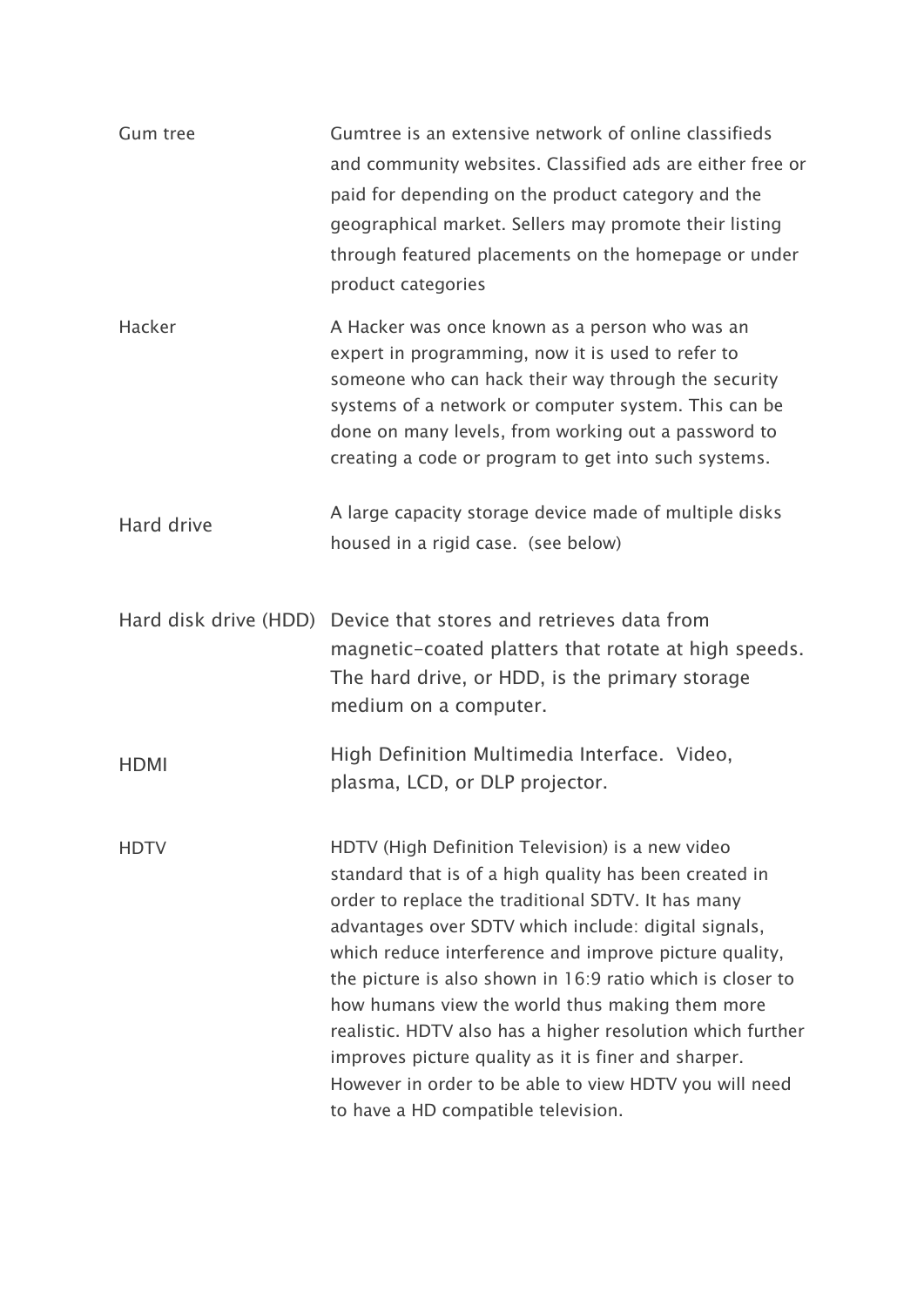| Home Page                  | The first thing you see when you come to a website, or<br>the opening page of a website. It provides information<br>about the site and directs you to other pages on the site.                                                                                      |
|----------------------------|---------------------------------------------------------------------------------------------------------------------------------------------------------------------------------------------------------------------------------------------------------------------|
| Hot-swappable<br>interface | Allows peripherals to be changed while the system is<br>running. USB is an example                                                                                                                                                                                  |
| <b>HTTP</b>                | Hypertext Transfer Protocol. Governs how files are<br>exchanged on the Internet.                                                                                                                                                                                    |
| Hub                        | A Hub is a device that enables a number of computers to<br>be connected together in a network and it acts as a<br>central connection. It is normally Ethernet based and<br>enables any information that is sent to flow to any<br>computer on the specific network. |
| Hyperlink                  | A highlighted or underlined feature on a web page that,<br>when clicked, will take you to another web page. A link<br>most often appears as underlined words or an image.                                                                                           |
| <b>Hypertext Markup</b>    | Page-description language used by browser applications                                                                                                                                                                                                              |
| Language (HTML)            | such as Windows Internet Explorer or Mozilla Firefox.                                                                                                                                                                                                               |
| Hyper-Threading            | Hyper-Threading is an Intel Corporation developed<br>technology that is used to enable a processor, such as an<br>Intel Xeon to have two threads of information being<br>executed at the same time.                                                                 |
| Icon                       | A small picture or image representing a command (such<br>as print), a file, or a program. When you click on an icon,<br>you start a command, open a file, or launch a program.                                                                                      |
| IM                         | IM (Instant Messaging) is a method of communication via<br>the internet whereby users are in private chat rooms and<br>can see which of their list of buddies is online at any<br>time and invite them to chat. You can have more than                              |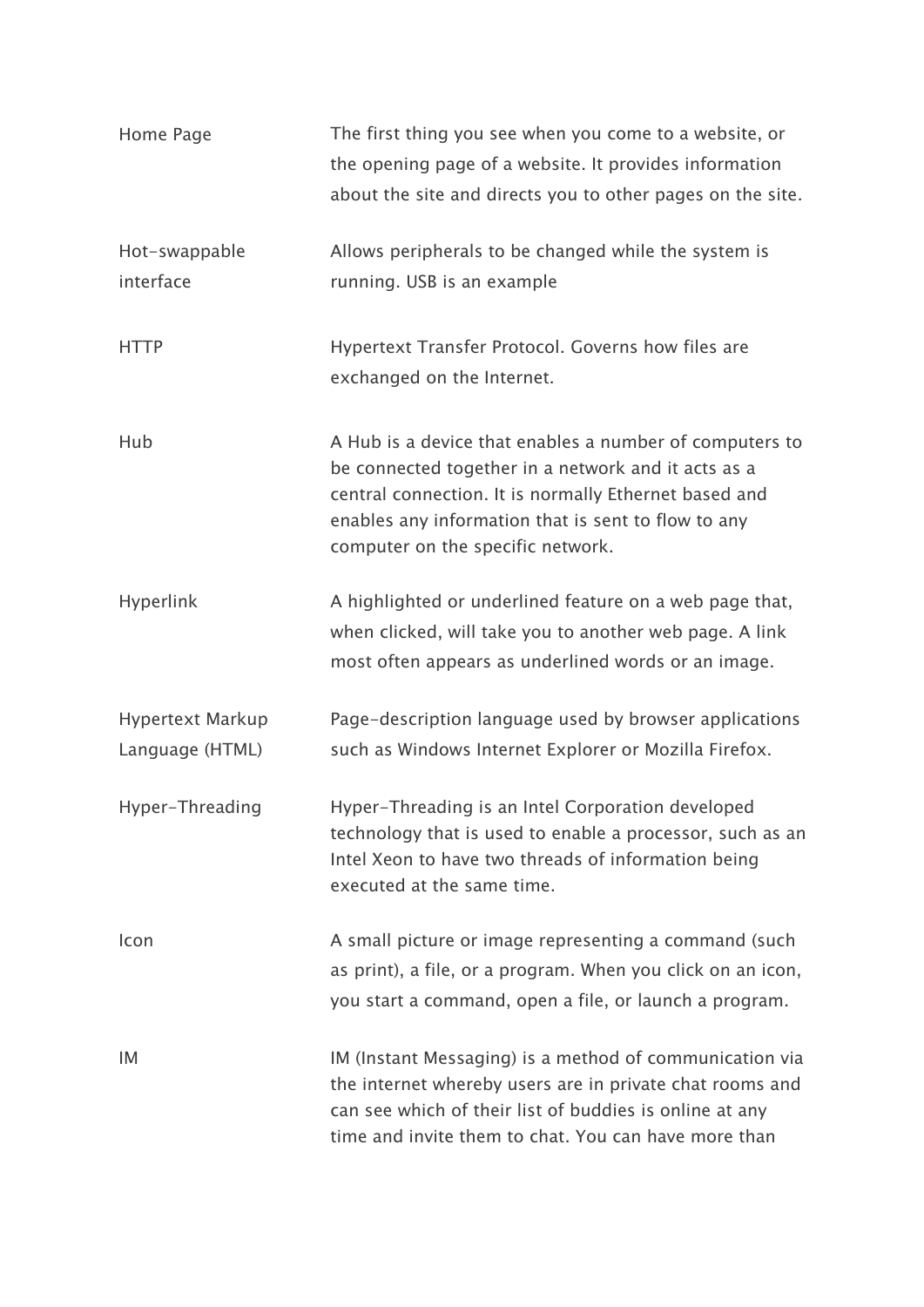one chat room open at any one time and have as many conversations as you like.

- Infrared (IR) Electromagnetic waves whose frequency range is above that of microwaves, but below that of the visible spectrum. Electromagnetic radiation) having a wavelength just greater than that of the red end of the visible light spectrum but less than that of microwaves.
- Instant messaging (IM) Real-time text-based method of communication conducted over a network between two or more users.

Installer Software used to install a program on your hard drive.

- Internet A vast, international collection of computer networks that transfers information. A combination of the words international and network. Websites and e-mail are part of the Internet.
- Internet Protocol (IP) Network layer protocol in the TCP/IP stack that offers a connectionless internetwork service. IP provides features for addressing, type-of-service specification, fragmentation and reassembly, and security.
- Integrated Services Digital Network (ISDN) Communication protocol, offered by telephone companies, that permits telephone networks to carry data, voice, and other source traffic
- Internet service provider (ISP) Company that provides Internet service to home users, such as the local phone or cable company
- Interrupt button A tool used by programmers to enter the debugging mode. The button is usually next to the reset button.

Interrupt request (IRQ) A request from a device for communication with the CPU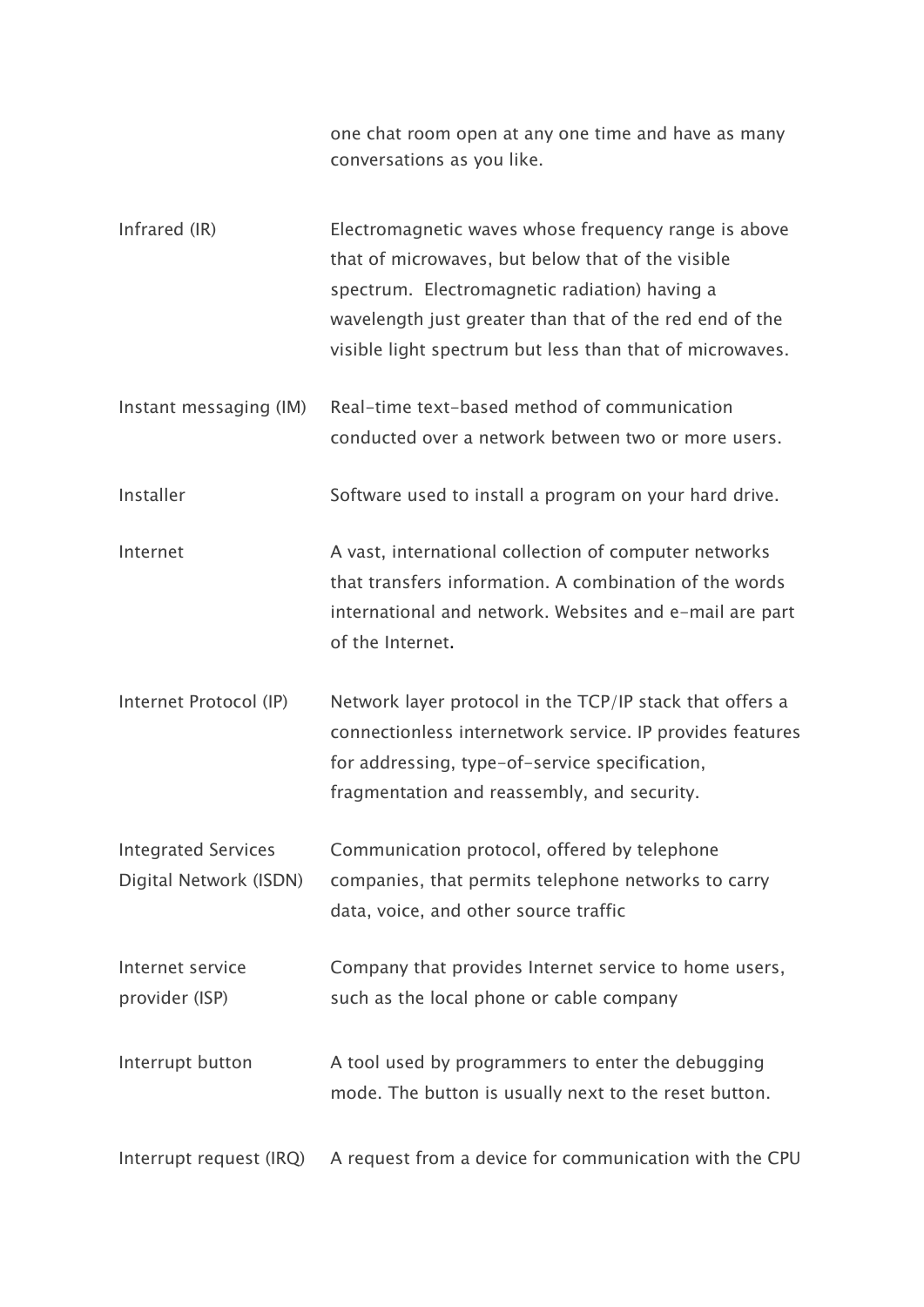| Intranet     | Intranet is an internal form of the Internet, many<br>businesses have their own Intranet that contains<br>information relating to the business and only those<br>within the organisation have access to it.                                                                                                                              |
|--------------|------------------------------------------------------------------------------------------------------------------------------------------------------------------------------------------------------------------------------------------------------------------------------------------------------------------------------------------|
| iPad         | The iPad is a line of tablet computers designed,<br>developed and marketed by Apple Inc. primarily as a<br>platform for audio-visual media including books,<br>periodicals, movies, music, games, and web content. Its<br>size and weight falls between those of contemporary<br>smartphones and laptop computers                        |
| <b>IRC</b>   | IRC (Internet Relay Chat) is a method of online<br>communication that takes place in real time over the<br>Internet. In order to use it you have to be on the same<br>IRC server and connect to the same channel. Chat rooms<br>use this method to allow users to chat to each other.                                                    |
| <b>IRQ</b>   | IRQ (Interrupt Request) is a term used to describe the<br>managing of various hardware operations on one<br>processor. When a program is run it will send an<br>interrupt request to the processor that lets the program<br>join the list of requests running.                                                                           |
| <b>JPEG</b>  | JPEG (Joint Photographic Experts Group) is a format for<br>images that is popular. It is normally used to encode<br>photographic pictures and art.                                                                                                                                                                                       |
| Kalahari.net | South Africa's leading online retailer, selling books,<br>music, DVDs, games, electronics, iphones, ipads,<br>cameras, toys, gifts and more.                                                                                                                                                                                             |
| Kernel       | Kernel is a term that is normally only used by computer<br>experts and refers to the base layer of a computers<br>operating system. Operating systems are created in<br>layers with each layer being responsible for a certain<br>function such as disk access. The kernel is responsible<br>for memory management and hardware-software |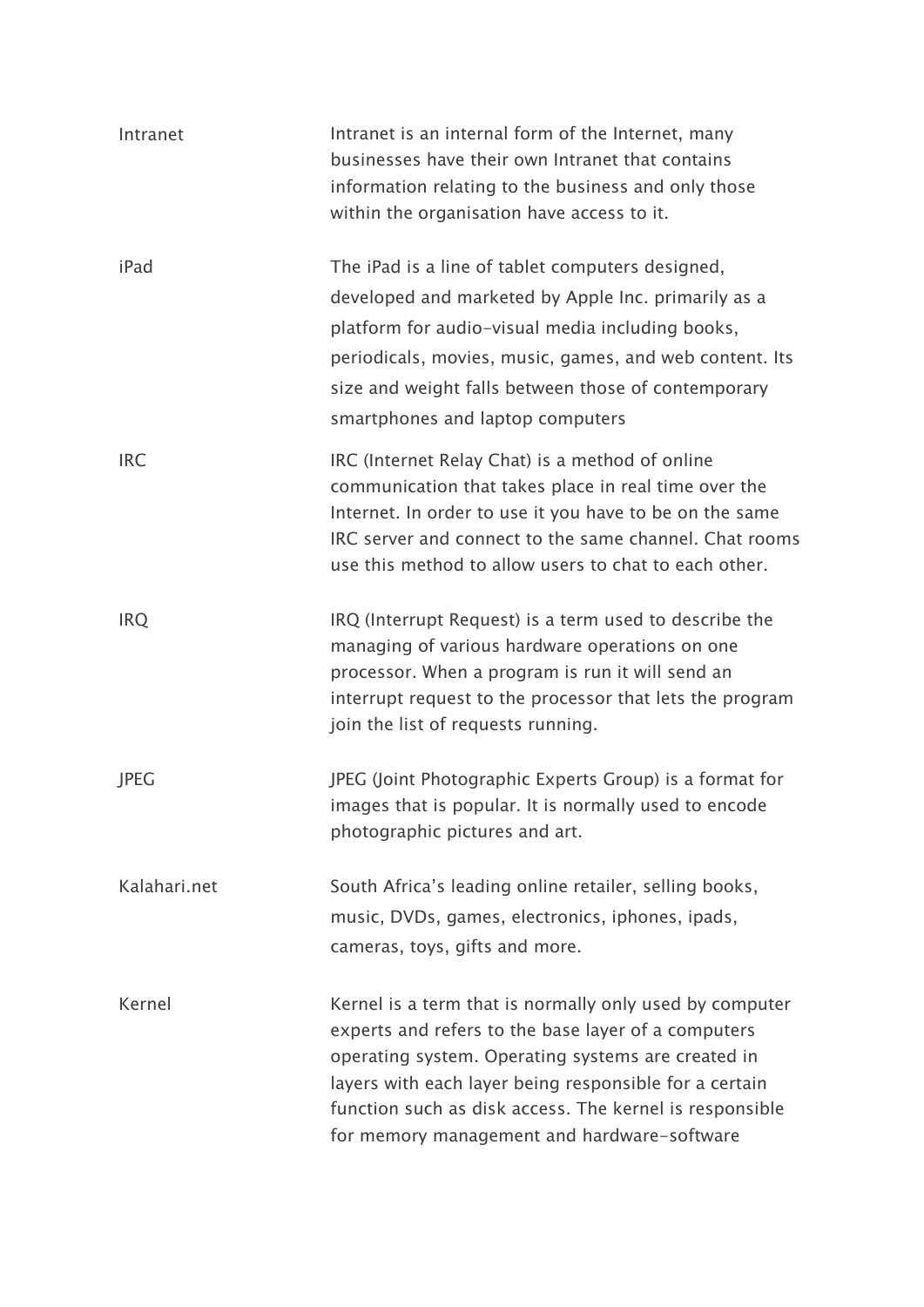|                                 | interaction, the better the kernel of a computer, the<br>better the computer.                                                                                                                                                                                                                                             |
|---------------------------------|---------------------------------------------------------------------------------------------------------------------------------------------------------------------------------------------------------------------------------------------------------------------------------------------------------------------------|
| Keyboard shortcut               | A combination of keystrokes that performs some<br>function otherwise found in a pulldown menu.                                                                                                                                                                                                                            |
| Kilobyte                        | 1024 bytes.                                                                                                                                                                                                                                                                                                               |
| Kilobytes per second<br>(KBps)  | Measurement of the amount of data that is transferred<br>over a connection such as a network connection. A data<br>transfer rate of 1 KBps is a rate of approximately 1,000<br>bytes per second                                                                                                                           |
| Landscape                       | In printing from a computer, to print sideways on the<br>page.                                                                                                                                                                                                                                                            |
| Liquid crystal display<br>(LCD) | Type of light-weight, high-resolution display that works<br>by blocking light rather than creating it                                                                                                                                                                                                                     |
| Log On                          | To gain access to a computer system or to a page on a<br>website by entering a password or user ID.                                                                                                                                                                                                                       |
| Mac Address                     | Mac Address (Media Access Control Address) is a term<br>that describes the unique number assigned to each<br>device that is located on a network. Every single Ethernet<br>or WiFi card has them as do network cards and as they<br>are entered during the manufacture they cannot be<br>altered.                         |
| Malware                         | Malware (Malicious Software) is a term used to describe<br>any software that has a malicious intent. These include<br>things like viruses and worms which can cause untold<br>damage to your computer if allowed. In order to protect<br>your computer it is essential that you have up to date<br>anti-virus protection. |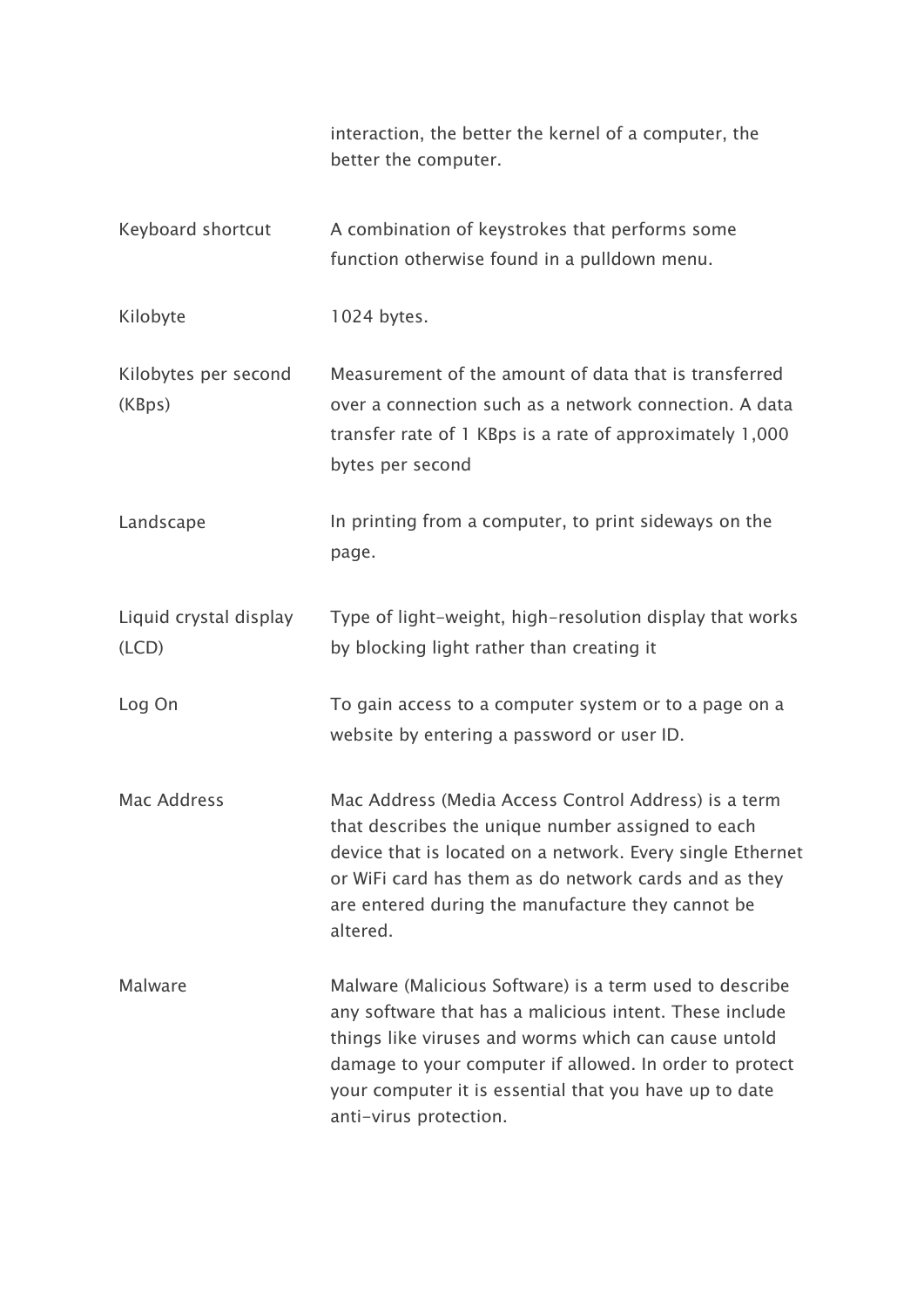| <b>MB</b>       | Short for megabyte. 1 Megabyte - 1024 kilobytes.                                                                                                                                                                                                                                                                                                  |
|-----------------|---------------------------------------------------------------------------------------------------------------------------------------------------------------------------------------------------------------------------------------------------------------------------------------------------------------------------------------------------|
| Memory          | The temporary holding area where data is stored while it<br>is being used or changed; the amount of RAM a<br>computer has installed.                                                                                                                                                                                                              |
| Menu            | A list of program commands listed by topic.                                                                                                                                                                                                                                                                                                       |
| (modem)         | Modulator/demodulator Device that converts digital computer signals into a<br>format that is sent and received over an analog<br>telephone line                                                                                                                                                                                                   |
| Moodle          | Moodle (Modular Object-Oriented Dynamic Learning<br>Environment) is a form of interface that is organised so<br>large organisations can utilise e-learning or learn over<br>the Internet. This method of learning is opening up new<br>gateways to learners who wish to learn at home and<br>educators can provide the appropriate online course. |
| Motherboard     | Main printed circuit board that connects all the<br>components of the computer such as the CPU, BIOS,<br>memory, mass storage interfaces, serial and parallel<br>ports, expansion slots, and controllers required for<br>standard peripheral devices.                                                                                             |
| Multiprocessing | To enable programs to share two or more CPUs.                                                                                                                                                                                                                                                                                                     |
| Multi tasking   | Running more than one application in memory at the<br>same time.                                                                                                                                                                                                                                                                                  |
| <b>Myspace</b>  | Myspace is the leading social entertainment destination<br>powered by the passion of fans.                                                                                                                                                                                                                                                        |
| Nanosecond      | One billionth of a second. (Or, the time between the<br>theatrical release of a Dudley Moore film and the<br>moment it begins to play on airplanes).                                                                                                                                                                                              |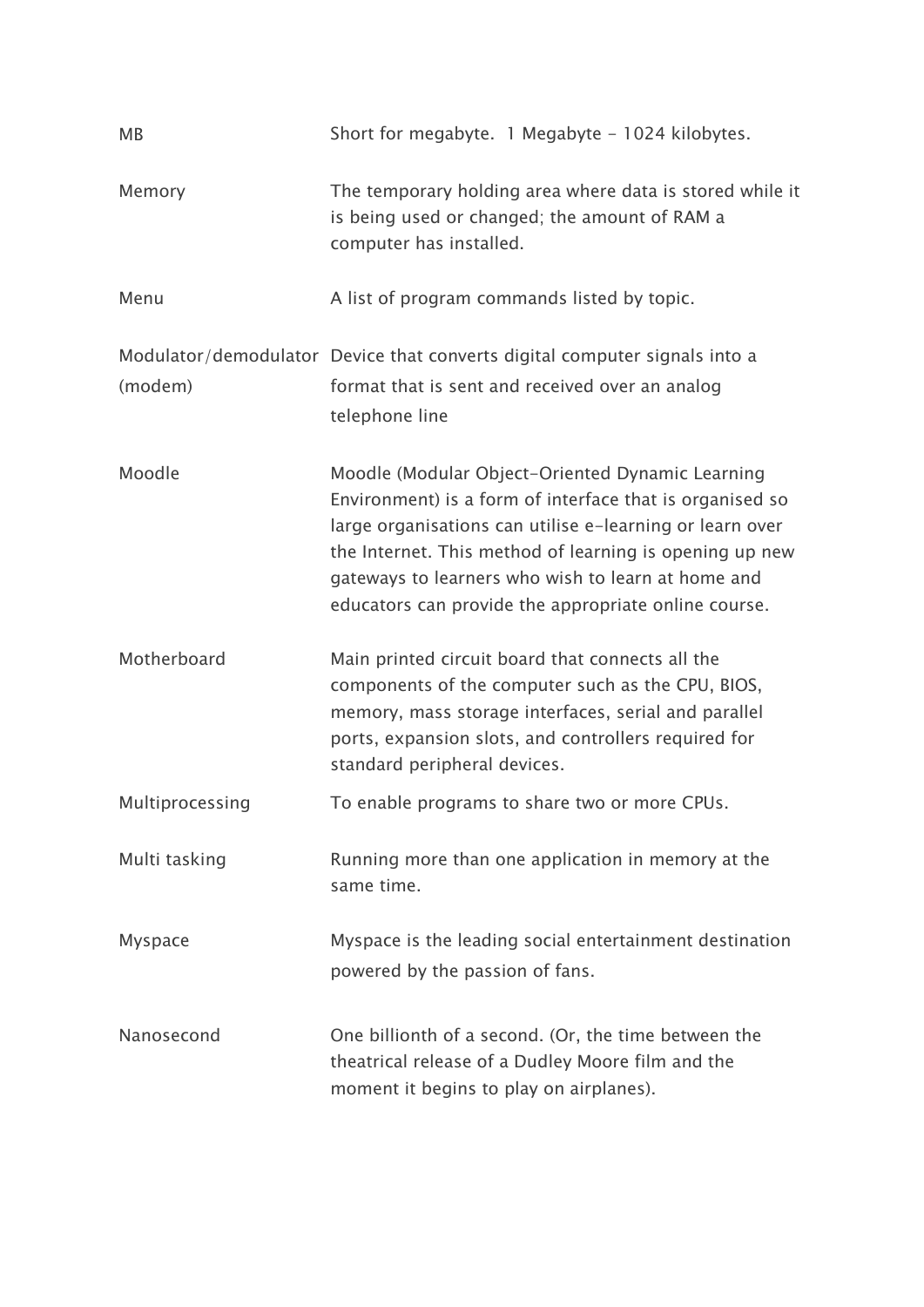| <b>Netbook</b>                  | Netbooks are a category of small, lightweight, legacy-<br>free, and inexpensive laptop computers.                                                                                                                                                                                                                                                                                                                              |
|---------------------------------|--------------------------------------------------------------------------------------------------------------------------------------------------------------------------------------------------------------------------------------------------------------------------------------------------------------------------------------------------------------------------------------------------------------------------------|
| Netiquette                      | Netiquette is the etiquette a person should follow when<br>using the Internet, this includes things like not doing<br>anything that is likely to upset or annoy other people.<br>Online chat rooms, newsgroups and e-mails are three<br>areas where netiquette is very important. If you are<br>unsure about the netiquette of a chat room you are in<br>you should take some time to watch others and see how<br>they behave. |
| Network interface card<br>(NIC) | Computer interface with the LAN. This card typically is<br>inserted into an expansion slot in a computer and<br>connects to the network medium                                                                                                                                                                                                                                                                                 |
| Newsgroup                       | A newsgroup is a discussion about a particular subject<br>consisting of notes written to a central Internet site and<br>redistributed through Usenet, a worldwide network of<br>news discussion groups.                                                                                                                                                                                                                        |
| <b>OCR</b>                      | OCR (Optical Character Recognition) is a type of software<br>that is used to adapt a text that has been scanned into a<br>readable and editable word document.                                                                                                                                                                                                                                                                 |
| Open Source                     | Open Source or OSS (Open Source Software) is a way of<br>sharing software that is under license. Most of these<br>programs will have an Open Source Definition written<br>into their license agreement.                                                                                                                                                                                                                        |
| Operating system                | The system software that controls the computer.<br>Software program that performs general system tasks,<br>such as controlling RAM, prioritizing the processing,<br>controlling input and output devices, and managing files                                                                                                                                                                                                   |
| Optical drive                   | Disk drive that uses a laser to read and/or write CDs and<br><b>DVDs</b>                                                                                                                                                                                                                                                                                                                                                       |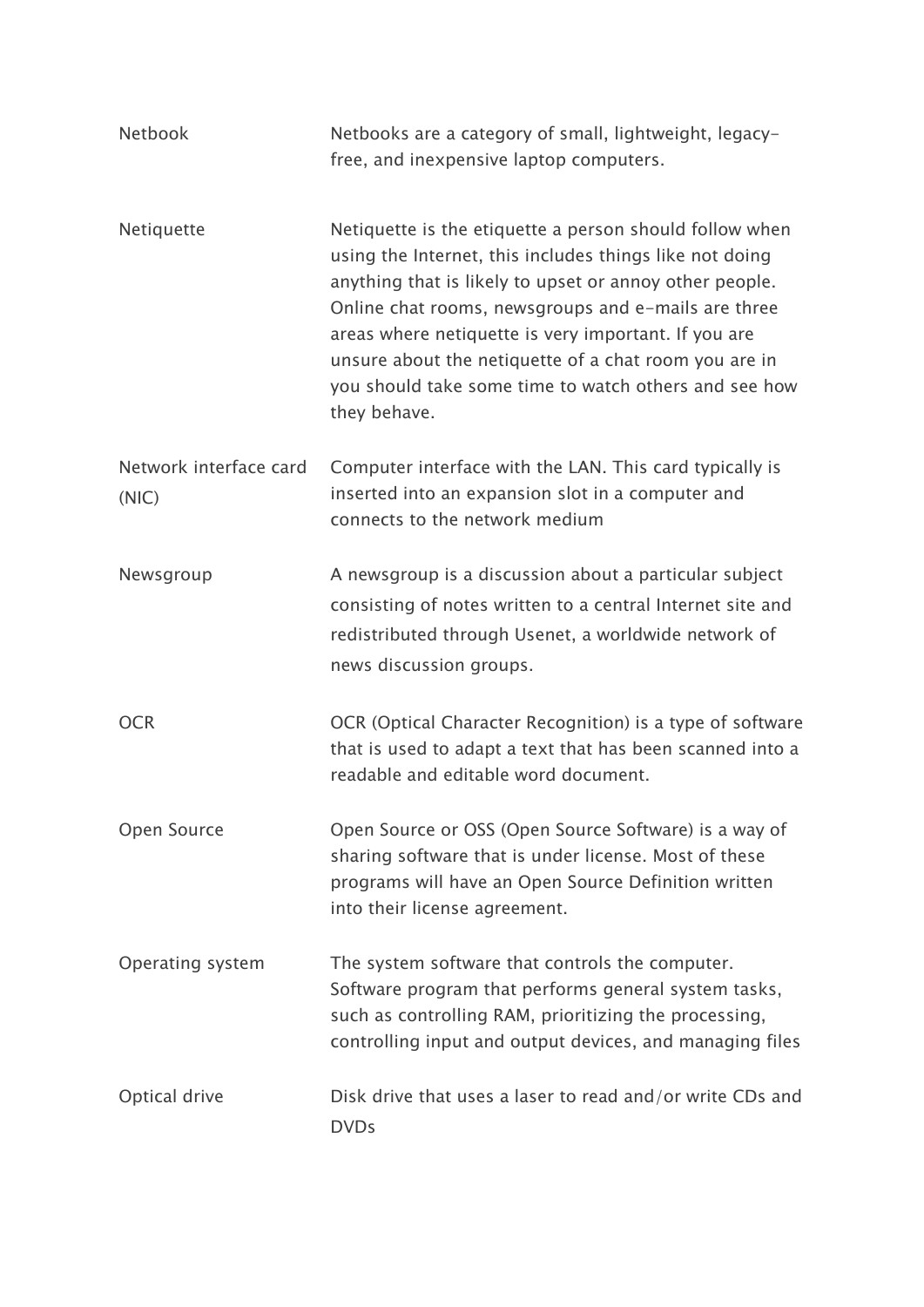| Optical disk | A high-capacity storage medium that is read by a laser<br>light.                                                                                                                                                                                                                                                                                                                                                                                                                                                                                                                                                                                                                                                                                                       |
|--------------|------------------------------------------------------------------------------------------------------------------------------------------------------------------------------------------------------------------------------------------------------------------------------------------------------------------------------------------------------------------------------------------------------------------------------------------------------------------------------------------------------------------------------------------------------------------------------------------------------------------------------------------------------------------------------------------------------------------------------------------------------------------------|
| Palette      | A small floating window that contains tools used in a<br>given application.                                                                                                                                                                                                                                                                                                                                                                                                                                                                                                                                                                                                                                                                                            |
| Partition    | A subdivision of a hard drives surface that is defined and<br>used as a separate drive.                                                                                                                                                                                                                                                                                                                                                                                                                                                                                                                                                                                                                                                                                |
| Paste        | To insert text, or other material, from the clipboard or<br>copy buffer.                                                                                                                                                                                                                                                                                                                                                                                                                                                                                                                                                                                                                                                                                               |
| PCI          | Acronym for Peripheral Component Interchange - the<br>newer, faster bus architecture                                                                                                                                                                                                                                                                                                                                                                                                                                                                                                                                                                                                                                                                                   |
| Peripheral   | An add-on component to your computer.                                                                                                                                                                                                                                                                                                                                                                                                                                                                                                                                                                                                                                                                                                                                  |
| Pharming     | Pharming is a method of manipulating those who use the<br>Internet by redirecting them to false Web sites. DNS<br>servers are used to translate a domain name into an IP<br>address and then redirects the user to the Web site. Once<br>this has happened the information will be stored on the<br>users DNS cache if they ever revisit the site. Pharming<br>poisons the information stored on a user's DNS cache<br>and is then able to redirect the user to which ever site<br>the hacker has designated.                                                                                                                                                                                                                                                          |
| Phishing     | Phishing is method that phishers use to try to get<br>personal data about people. This can be done in many<br>ways, such as sending out fake e-mails that look very<br>much like they are legitimate. These e-mails will<br>normally ask you to part with personal information,<br>either by clicking into a link or by sending out false<br>forms to fill in and e-mail back. If you are ever<br>suspicious of an e-mail go to the Web site that claims to<br>have sent it and check the details, DO NOT ever click<br>through an e-mail that you suspect to be false. If once<br>you get to the Web site of whoever was supposed to have<br>sent you the e-mail (ebay for example) see if there are<br>any alerts there for you. If not it is likely that the e-mail |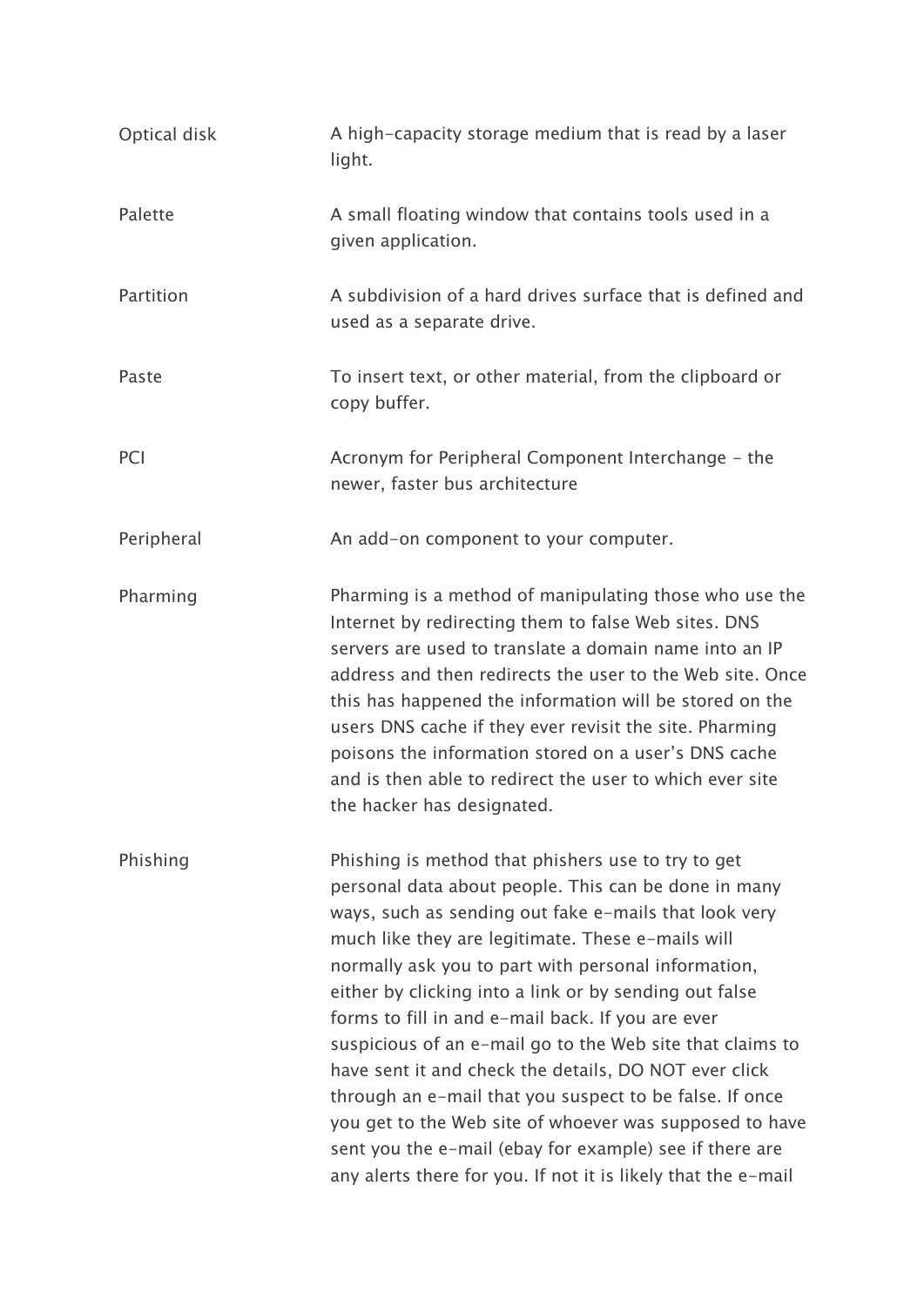|                              | was a phishing attempt. Also reputable companies such<br>as eBay will be addressed to you by name or your user<br>name.                                                                                                                                                                    |
|------------------------------|--------------------------------------------------------------------------------------------------------------------------------------------------------------------------------------------------------------------------------------------------------------------------------------------|
| Plug-and-play (PnP)          | Technology that allows a computer to automatically<br>configure the devices that connect to it                                                                                                                                                                                             |
| Podcasts                     | A podcast (or non-streamed webcast) is a series of<br>digital media files (either audio or video) that are<br>released episodically and often downloaded through web<br>syndication.                                                                                                       |
| Pop-up menu                  | Any menu that does not appear at the top of the screen<br>in the menu bar. (may pop up or down)                                                                                                                                                                                            |
| Port                         | A connection socket, or jack on the computer.                                                                                                                                                                                                                                              |
| Portal                       | Portal is a term, generally synonymous with gateway, for<br>a World Wide Web site that is or proposes to be a major<br>starting site for users when they get connected to the<br>Web or that users tend to visit as an anchor site.                                                        |
| Power-on self-test<br>(POST) | Diagnostic test of memory and hardware when the<br>system is powered up                                                                                                                                                                                                                    |
| Power PC                     | A processing chip designed by Apple, IBM and Motorola<br>(RISC based).                                                                                                                                                                                                                     |
| Print spooler                | A program that stores documents to be printed on the<br>hard drive, thereby freeing the memory up and allowing<br>other functions to be performed while printing goes on<br>in the background.                                                                                             |
| <b>Proxy Server</b>          | Proxy Servers are used by large companies and it a<br>server that every networked computer must pass through<br>before gaining Internet access. Using a proxy server<br>improves the Internet connection and as it caches web<br>pages they don't have to reload so the process is faster. |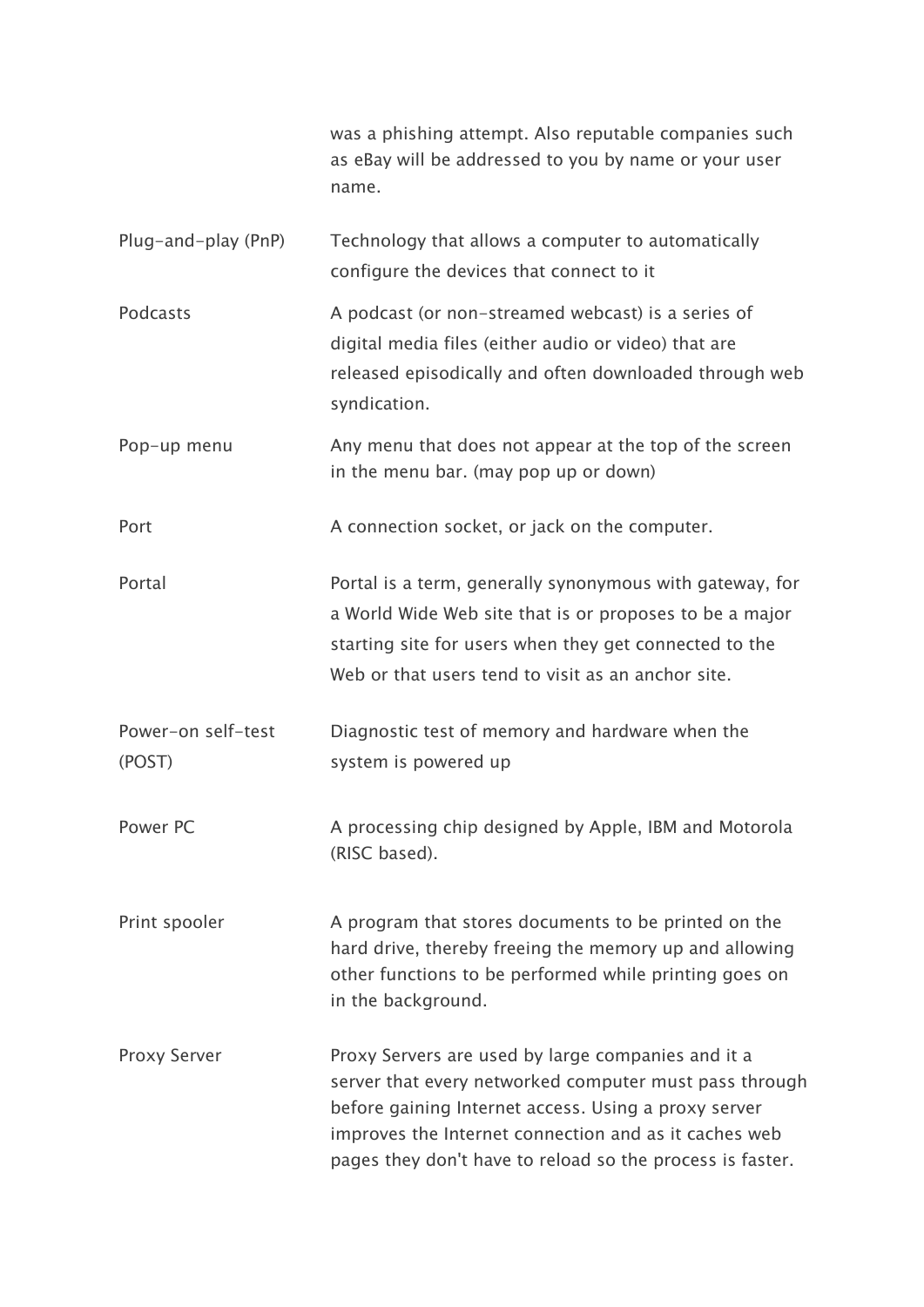|                               | Another use of a proxy server is restricting access from<br>networked computers onto certain Internet sites, these<br>are usually those with questionable content.                                                                                                                                                                             |
|-------------------------------|------------------------------------------------------------------------------------------------------------------------------------------------------------------------------------------------------------------------------------------------------------------------------------------------------------------------------------------------|
| <b>RAID</b>                   | Raid (Redundant Array of Independent Disks) is the term<br>for using multiple disks for storing data, when they are<br>placed in a RAID Configuration they will appear to be one<br>large disk which operate better than single disks. As the<br>disks can be accessed and read at the same time the<br>hard drive access time becomes faster. |
| Random access<br>memory (RAM) | Acronym for Random-Access Memory. Memory that<br>temporarily stores data for processing by the CPU. Also<br>called physical memory                                                                                                                                                                                                             |
| Read only memory<br>(ROM)     | Memory that permanently stores prerecorded<br>configuration settings and data on a chip, that can only<br>be read. This type of memory retains its contents when<br>power is not being supplied to the chip (see below)                                                                                                                        |
| Redundancy                    | The general definition of redundancy is exceeding what<br>is normal. However, in computing, the term is used more<br>specifically and refers to duplicate devices that are used<br>for backup purposes. The goal of redundancy is to<br>prevent or recover from the failure of a specific<br>component or system.                              |
| Repository                    | In software development, a repository is a central file<br>storage location. It is used by version control systems to<br>store multiple versions of files. While a repository can be<br>configured on a local machine for a single user, it is<br>often stored on a server, which can be accessed by<br>multiple users.                        |
| Resize box                    | The small square at the lower right corner of a window<br>which, when dragged, resizes the window.                                                                                                                                                                                                                                             |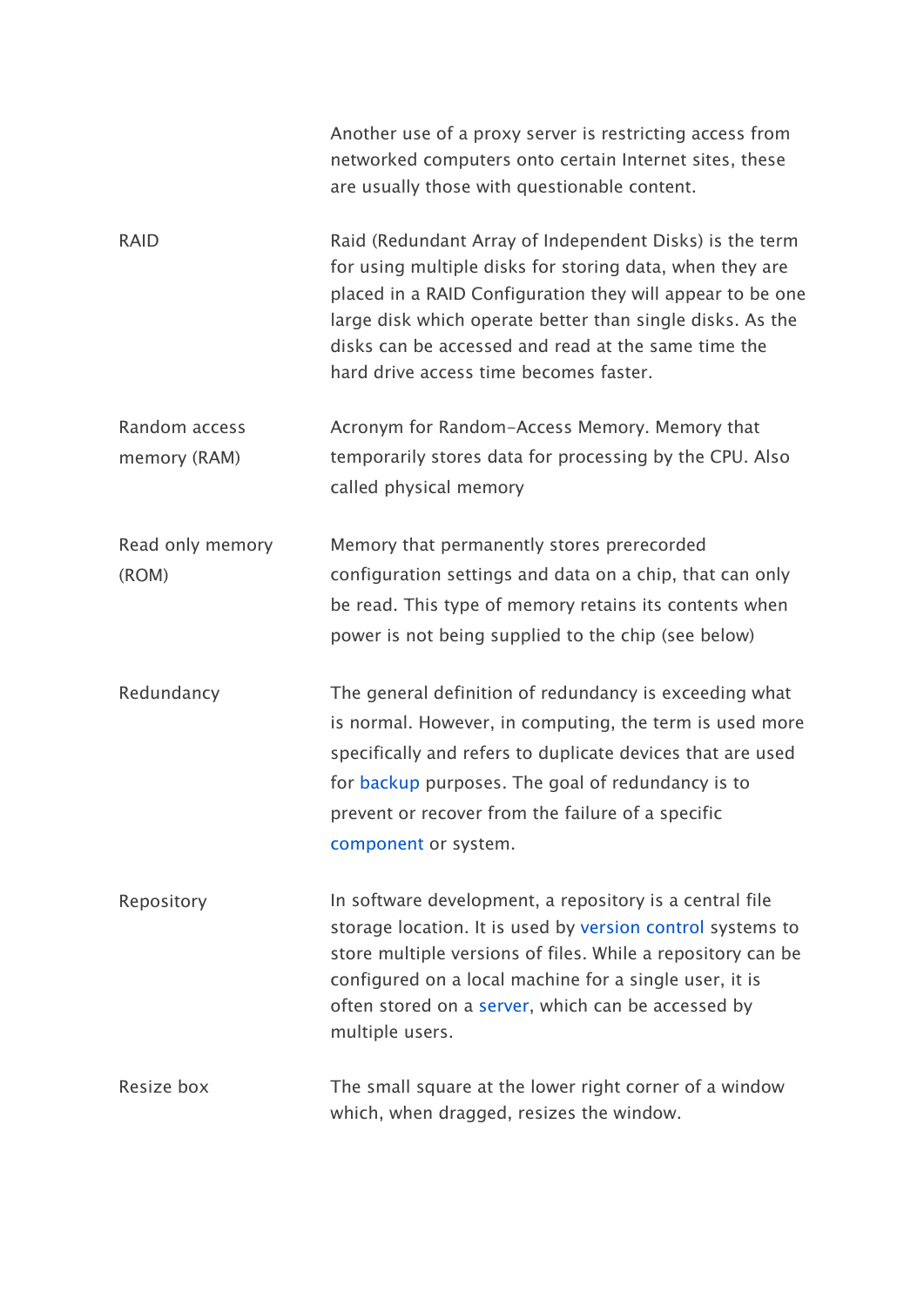| Resolution     | Number of distinct pixels in each dimension that can be<br>displayed on a computer screen. The higher the<br>resolution, the better quality the screen display is. Also<br>referred to as display resolution                                                                                                                                    |
|----------------|-------------------------------------------------------------------------------------------------------------------------------------------------------------------------------------------------------------------------------------------------------------------------------------------------------------------------------------------------|
| <b>RISC</b>    | Acronym for Reduced Instruction Set Computing; the<br>smaller set of commands used by the PowerPC.                                                                                                                                                                                                                                              |
| <b>ROM</b>     | Acronym for Read Only Memory; memory that can only<br>be read from and not written to.                                                                                                                                                                                                                                                          |
| Root directory | The main hard drive window.                                                                                                                                                                                                                                                                                                                     |
| Router         | A network layer device that uses one or more metrics to<br>determine the optimal path along which network traffic<br>should be forwarded. Routers forward packets from one<br>network to another based on network layer information.<br>Occasionally called a gateway, although this definition of<br>gateway is becoming increasingly outdated |
| Save           | To write a file onto a disk.                                                                                                                                                                                                                                                                                                                    |
| Save as        | A File menu item to save a previously saved file in a new<br>location and/or with a new name.                                                                                                                                                                                                                                                   |
| Scroll         | To shift the contents of a window to bring hidden items<br>into view.                                                                                                                                                                                                                                                                           |
| Scroll bar     | A bar at the bottom or right side of a window that<br>contains the scroll box and allows scrolling.                                                                                                                                                                                                                                             |
| Scroll box     | The box in a scroll bar that is used to navigate through a<br>window.                                                                                                                                                                                                                                                                           |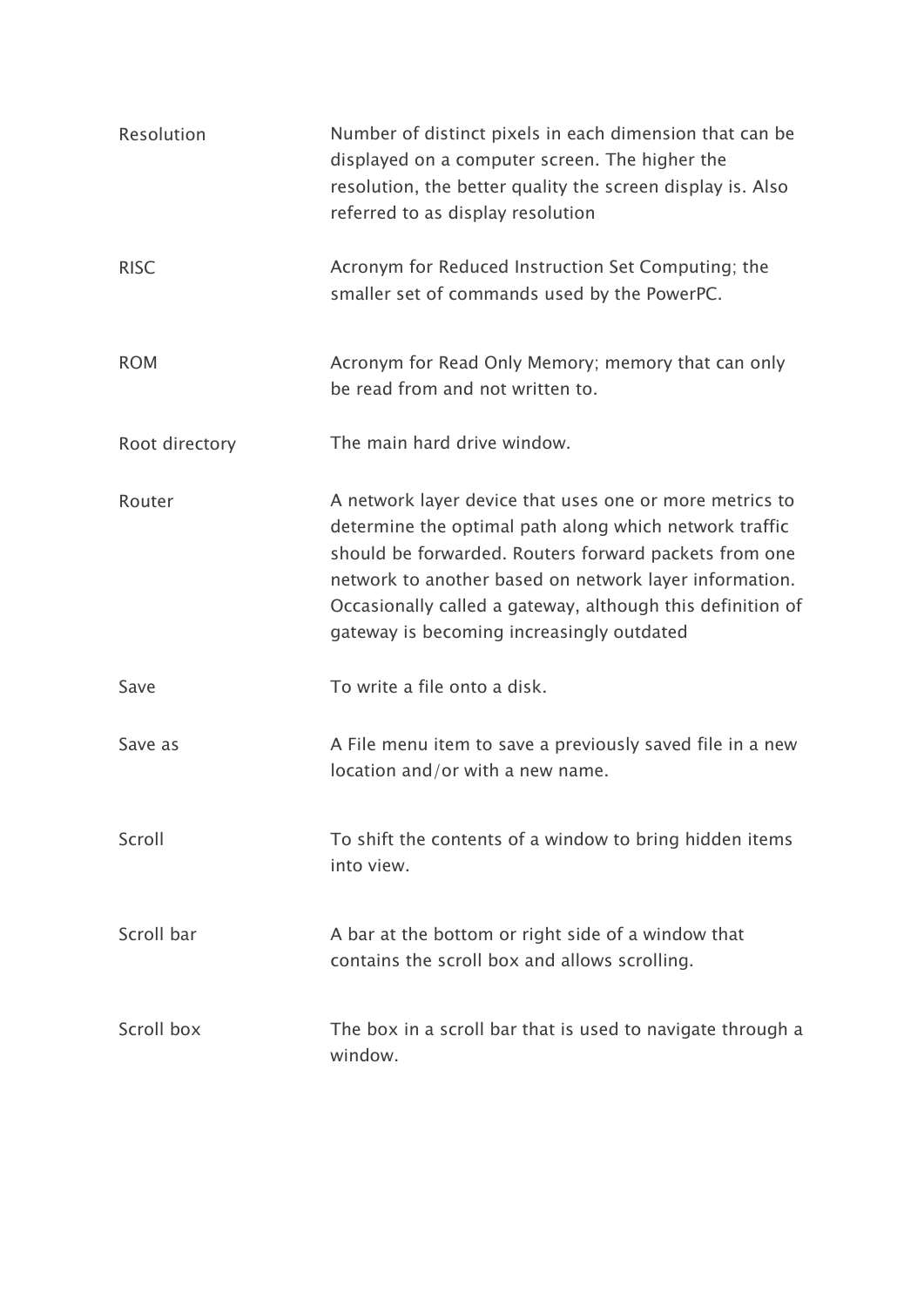| <b>SCSI port</b> | A 25 pin connector on the back of a PC (native SCSI port);<br>used to connect SCSI devices to the CPU.                                                                                                                                                                                                                                                                                                                                                                                                                                                                                                                                          |
|------------------|-------------------------------------------------------------------------------------------------------------------------------------------------------------------------------------------------------------------------------------------------------------------------------------------------------------------------------------------------------------------------------------------------------------------------------------------------------------------------------------------------------------------------------------------------------------------------------------------------------------------------------------------------|
| Serial port      | A port that allows data to be transmitted in a series (one<br>after the other), such as the printer and modem ports on<br>a PC                                                                                                                                                                                                                                                                                                                                                                                                                                                                                                                  |
| Server           | A central computer dedicated to sending and receiving<br>data from other computers (on a network).                                                                                                                                                                                                                                                                                                                                                                                                                                                                                                                                              |
|                  | Service level agreement Contract that defines expectations between an                                                                                                                                                                                                                                                                                                                                                                                                                                                                                                                                                                           |
| (SLA)            | organization and the service vendor to provide an agreed<br>upon level of support                                                                                                                                                                                                                                                                                                                                                                                                                                                                                                                                                               |
| Shareware        | There is commercial software and then there is<br>shareware. With commercial software, you have to pay<br>for the product before you use it. With shareware, you<br>can use the product for a trial period and then decide if<br>you want to keep it. If you want to keep the software<br>after the trial period is up, you're supposed to (and<br>should) register the product and pay the shareware fee.<br>As an extra incentive to pay for the software, many<br>shareware programs disable certain features in the non-<br>registered version and some will keep bugging you to<br>register the program after the trial period has expired |
| Shut down        | The command from the Special menu that shuts down<br>the computer safely.                                                                                                                                                                                                                                                                                                                                                                                                                                                                                                                                                                       |
| Site Map         | A list of the contents on a website, similar to an index in<br>a book. A link to the site map is usually found at the top<br>or bottom of the home page.                                                                                                                                                                                                                                                                                                                                                                                                                                                                                        |
| Skype            | Skype allows users to make telephone calls from their<br>computer to other Skype users free of charge, or to<br>landlines and cell phones for a fee.                                                                                                                                                                                                                                                                                                                                                                                                                                                                                            |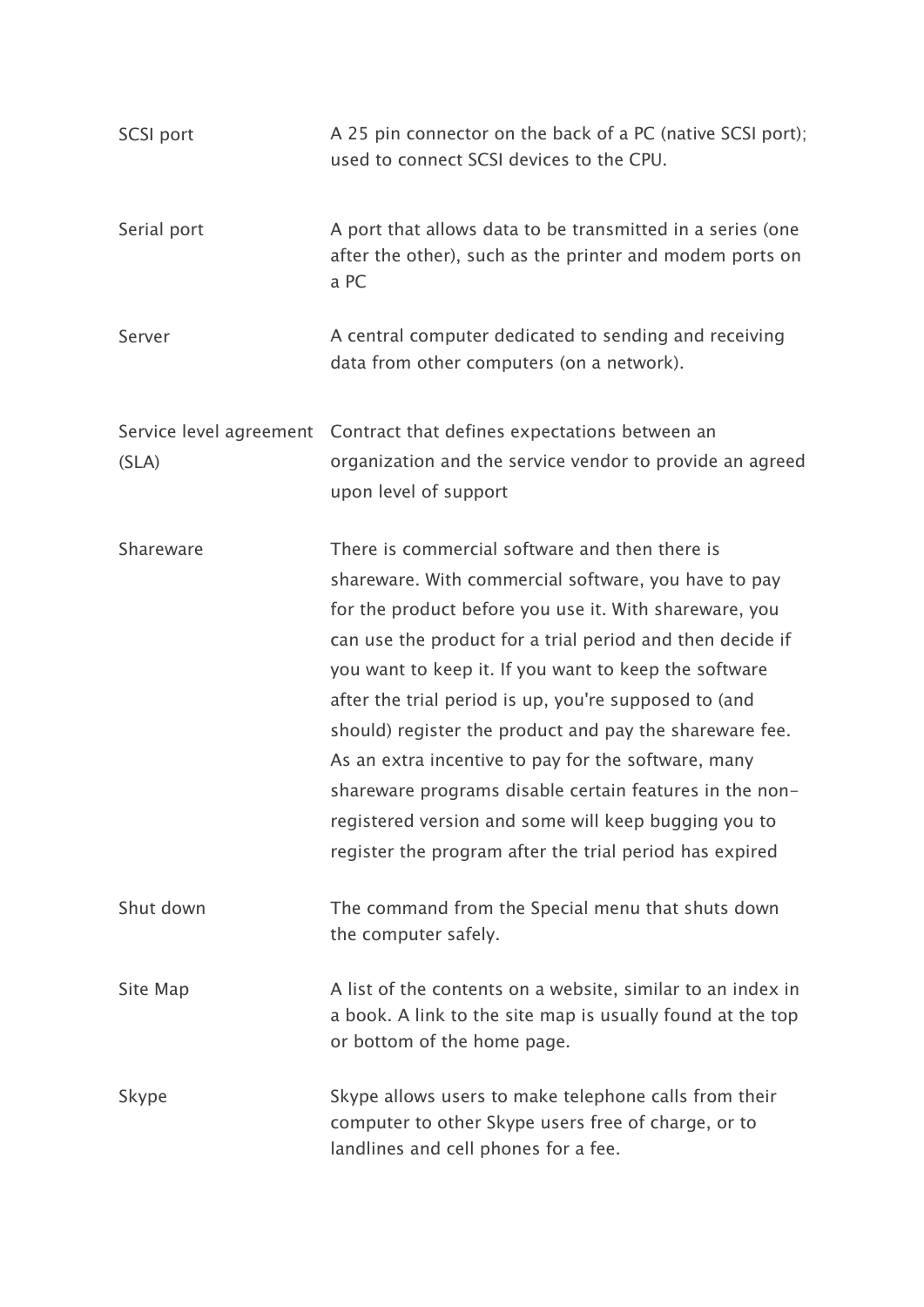| Smartphone        | Smartphone is a mobile phone that includes advanced<br>functionality beyond making phone calls and sending<br>text messages. Most smart phones have the capability to<br>display photos, play videos, check and send e-mail, and<br>surf the Web. Modern smart phones, such as the iPhone<br>and Android based phones can run third-party<br>applications, which provides limitless functionality.       |
|-------------------|----------------------------------------------------------------------------------------------------------------------------------------------------------------------------------------------------------------------------------------------------------------------------------------------------------------------------------------------------------------------------------------------------------|
| Social networking | Sites like Facebook and MySpace allow users to<br>build and customize their own profile sand<br>communicate with friends.                                                                                                                                                                                                                                                                                |
| Software          | Files on disk that contain instructions for a computer.                                                                                                                                                                                                                                                                                                                                                  |
| Spam              | SPAM or Spamming is used to send unsolicited messages<br>in large volumes through any medium that is uses<br>electronic communication. The most common form of<br>spam is e-mailing advertising although it can be used for<br>other purposes and spam is not just confined to e-<br>mailing.                                                                                                            |
| Spoofing          | The word "spoof" means to hoax, trick, or deceive. This<br>is typically done by hiding one's identity or faking the<br>identity of another user on the Internet. Spoofing can<br>take place on the Internet in several different ways. One<br>common method is through e-mail. E-mail spoofing<br>involves sending messages from a bogus e-mail address<br>or faking the e-mail address of another user. |
| Spreadsheet       | A program designed to look like an electronic ledger.                                                                                                                                                                                                                                                                                                                                                    |
| Spyware           | This is software that "spies" on your computer. Spyware<br>can capture information like Web browsing habits, e-<br>mail messages, usernames and passwords, and credit<br>card information. If left unchecked, the software can<br>transmit this data to another person's computer over the<br>Internet.                                                                                                  |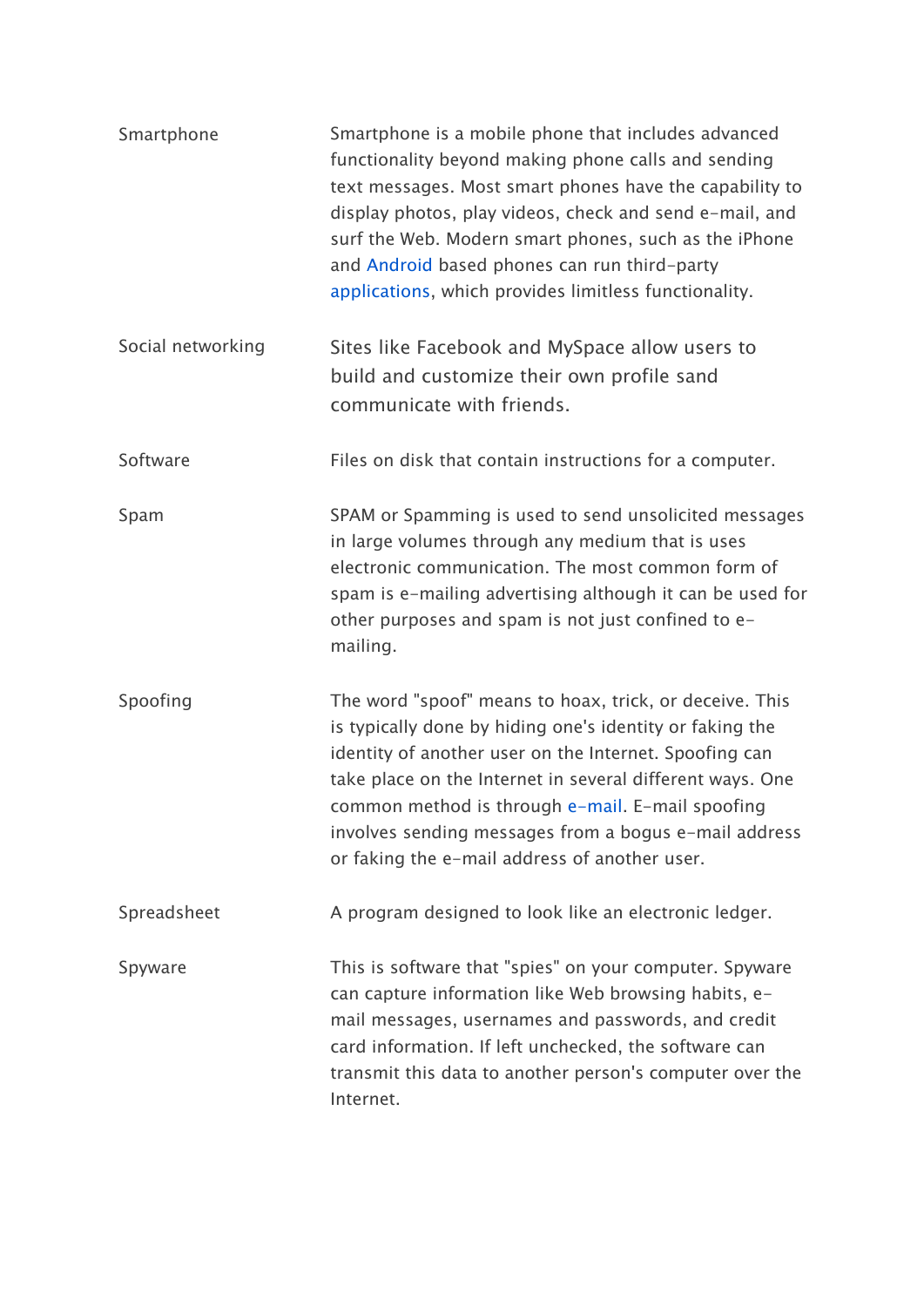| <b>SSL Certificate</b> | Certificate or SSL or secure certificate is an installed file<br>on a Web server and is there to prove the identity of the<br>site and ensure it is secure. This gives consumer's added<br>security when shopping online and they are verified.                                                                                                                                                                                                                                                                                                                                                                                                                                                     |
|------------------------|-----------------------------------------------------------------------------------------------------------------------------------------------------------------------------------------------------------------------------------------------------------------------------------------------------------------------------------------------------------------------------------------------------------------------------------------------------------------------------------------------------------------------------------------------------------------------------------------------------------------------------------------------------------------------------------------------------|
| Start up disk          | The disk containing system software and is designated<br>to be used to start the computer.                                                                                                                                                                                                                                                                                                                                                                                                                                                                                                                                                                                                          |
| <b>Static Website</b>  | A static website contains Web pages with fixed content.<br>Each page is coded in HTML and displays the same<br>information to every visitor. Static sites are the most<br>basic type of website and are the easiest to create. Unlike<br>dynamic websites, they do not require any Web<br>programming or database design. A static site can be<br>built by simply creating a few HTML pages and<br>publishing them to a Web server.                                                                                                                                                                                                                                                                 |
| Streaming              | Streaming is a method of playing back video clips and<br>the like without downloading it first. Shareware and<br>software updates do not stream as they need to<br>download fully in order to operate. QuickTime is one<br>example of documents that can be steaming whilst you<br>are watching them.                                                                                                                                                                                                                                                                                                                                                                                               |
| Surge suppressor       | A power strip that has circuits designed to reduce the<br>effects of surge in electrical power.                                                                                                                                                                                                                                                                                                                                                                                                                                                                                                                                                                                                     |
| Switch                 | A Switch is used when networking multiple computers.<br>Consumer switches normally have up to 8 Ethernet ports<br>and are used to connect DSL or cable modems,<br>computers and other switches. High-end switches<br>however are larger and can be rack mounted and can<br>have 50 ports. Switches are further advanced than hubs,<br>as they can limit the traffic flowing in and out of each<br>port in order to maintain the bandwidth for each device<br>connected to it. Unlike a router a switch is unable to<br>provide a log or firewall and a switch can only function in<br>the way the hardware was made for, a router however<br>can be software configured. Switch can also be used in |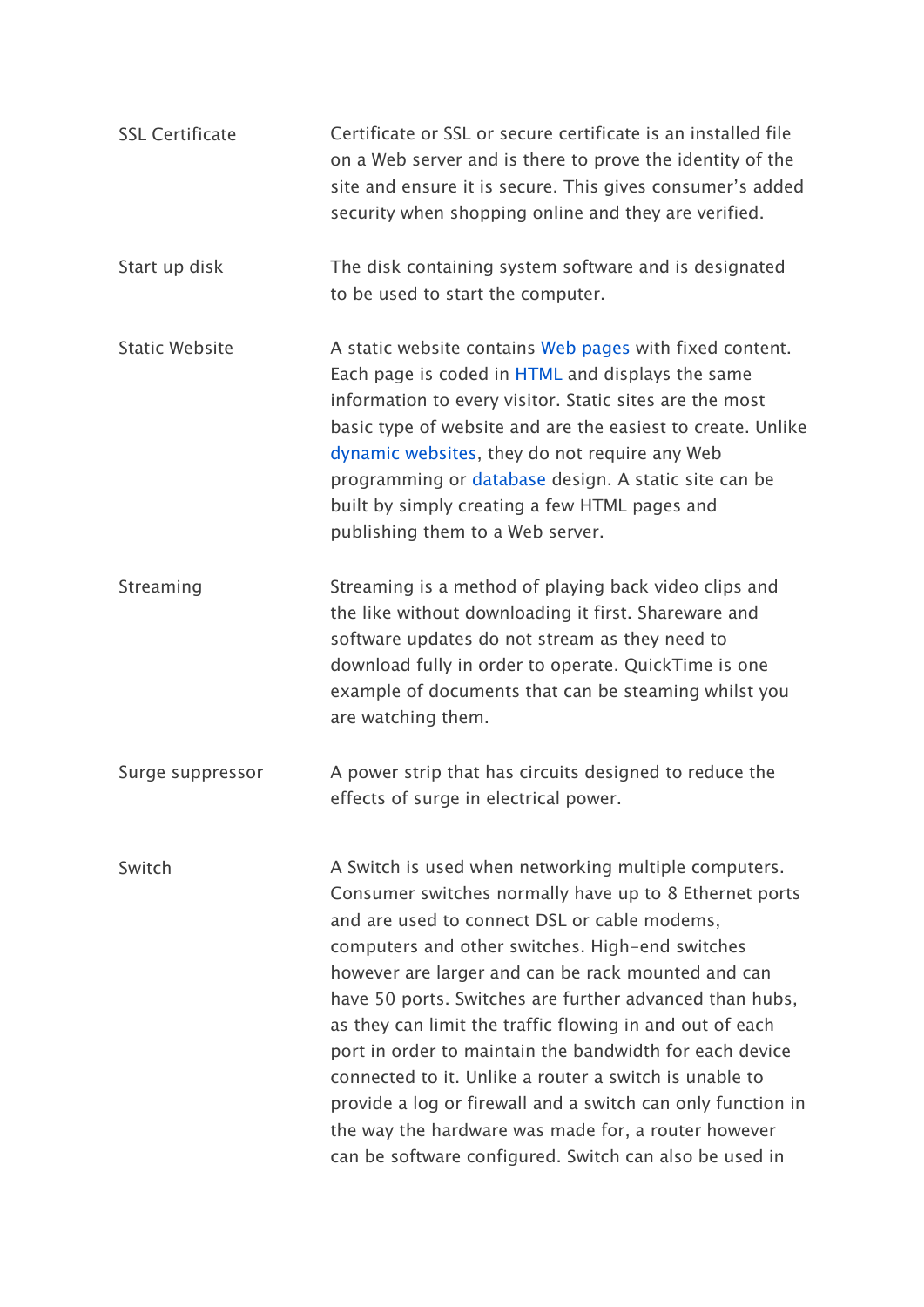|              | refer to a button or small lever that can be found on<br>computer hardware.                                                                                                                                                                                                                                                                                                                                                                                                       |
|--------------|-----------------------------------------------------------------------------------------------------------------------------------------------------------------------------------------------------------------------------------------------------------------------------------------------------------------------------------------------------------------------------------------------------------------------------------------------------------------------------------|
| System file  | A file in the System folder that allows your PC to start<br>and run.                                                                                                                                                                                                                                                                                                                                                                                                              |
| TCP/IP       | Stands for "Transmission Control Protocol/Internet<br>Protocol." The purpose was to allow computers to<br>communicate over long distance networks. The TCP part<br>has to do with the verifying delivery of the packets. The<br>IP part refers to the moving of data packets between<br>nodes. TCP/IP has since then become the foundation of<br>the Internet. Therefore, TCP/IP software is built into all<br>major operating systems, such as Unix, Windows, and<br>the Mac OS. |
| Tunneling    | The term "tunneling" probably brings to mind images of<br>digging tunnels underground, perhaps for a subway<br>system, or for you more technically-minded, a fiber optic<br>cable connection. In the virtual world of computers<br>world, however, tunneling refers to a protocol in which<br>one protocol is encapsulated within another. Tunneling<br>protocols are often used for establishing various types of<br>connections over common protocols, such as HTTP.            |
| Tweak        | When you modify a certain piece of hardware for better<br>performance, it is often referred to as "tweaking" it.<br>Overclocking the computer's CPU or changing jumper<br>settings on the motherboard are common examples of<br>hardware tweaking. Removing system limitations and<br>adding plug-ins or extensions to a computer's operating<br>system are types of software tweaking                                                                                            |
| <b>Tweet</b> | For most of history, "tweet" has been the sound a bird<br>makes. However, with the advent of Twitter, the word<br>"tweet" has taken on a whole new meaning                                                                                                                                                                                                                                                                                                                        |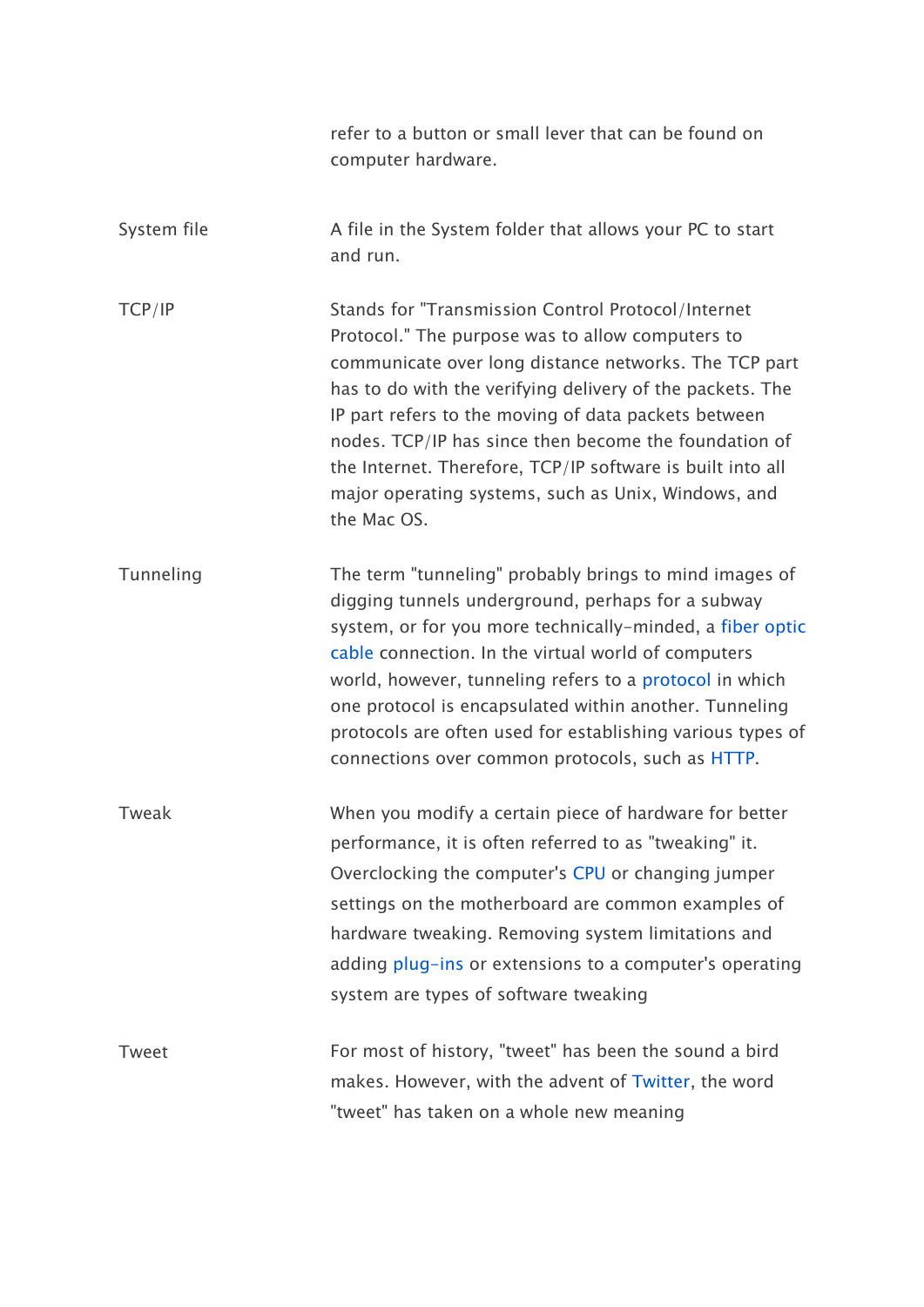| <b>Tweet</b>                          | A tweet is an online posting, or "micro-blog" created by<br>a Twitter user. The purpose of each tweet is to answer<br>the question, "What are you doing?" However, tweets can<br>contain any information you want to post, such as your<br>plans for the weekend, your thoughts about a TV show,<br>or even notes from a lecture. You can publish a tweet<br>using a computer or a mobile phone.                                                                                                                                                                                  |
|---------------------------------------|-----------------------------------------------------------------------------------------------------------------------------------------------------------------------------------------------------------------------------------------------------------------------------------------------------------------------------------------------------------------------------------------------------------------------------------------------------------------------------------------------------------------------------------------------------------------------------------|
| Twitter                               | Twitter is an online service that allows you to share<br>updates with other users by answering one simple<br>question: "What are you doing?" In order to use Twitter,<br>you must first sign up for a free account. Once you have<br>created your account, you can post your own updates<br>and view the updates others have posted. Once you have<br>selected a number of users, their most recent posts, or<br>"tweets," will show up on your Twitter home page.<br>Likewise, your own latest tweets will show up on the<br>home pages of people who have decided to follow you |
| Uninterruptible Power<br>Source (UPS) | Acronym for Uninterruptible Power Source. A constantly<br>charging battery pack which powers the computer. A UPS<br>should have enough charge to power your computer for<br>several minutes in the event of a total power failure,<br>giving you time to save your work and safely shut down.                                                                                                                                                                                                                                                                                     |
| Upload                                | To send a file from one computer to another through a<br>network.                                                                                                                                                                                                                                                                                                                                                                                                                                                                                                                 |
| Virtual computers                     | With a singular goal of using virtualization to make PC's<br>more flexible, manageable, reliable and secure, without<br>sacrificing the end-user's computing experience, Virtual<br>Computer leads the market in distributed desktop<br>virtualization                                                                                                                                                                                                                                                                                                                            |
| Virtual keyboard                      | A virtual keyboard is a software component that allows a<br>user to enter characters. A virtual keyboard can usually<br>be operated with multiple input devices, which may<br>include a touch screen, an actual keyboard, a computer<br>mouse, a head mouse and an eye mouse.                                                                                                                                                                                                                                                                                                     |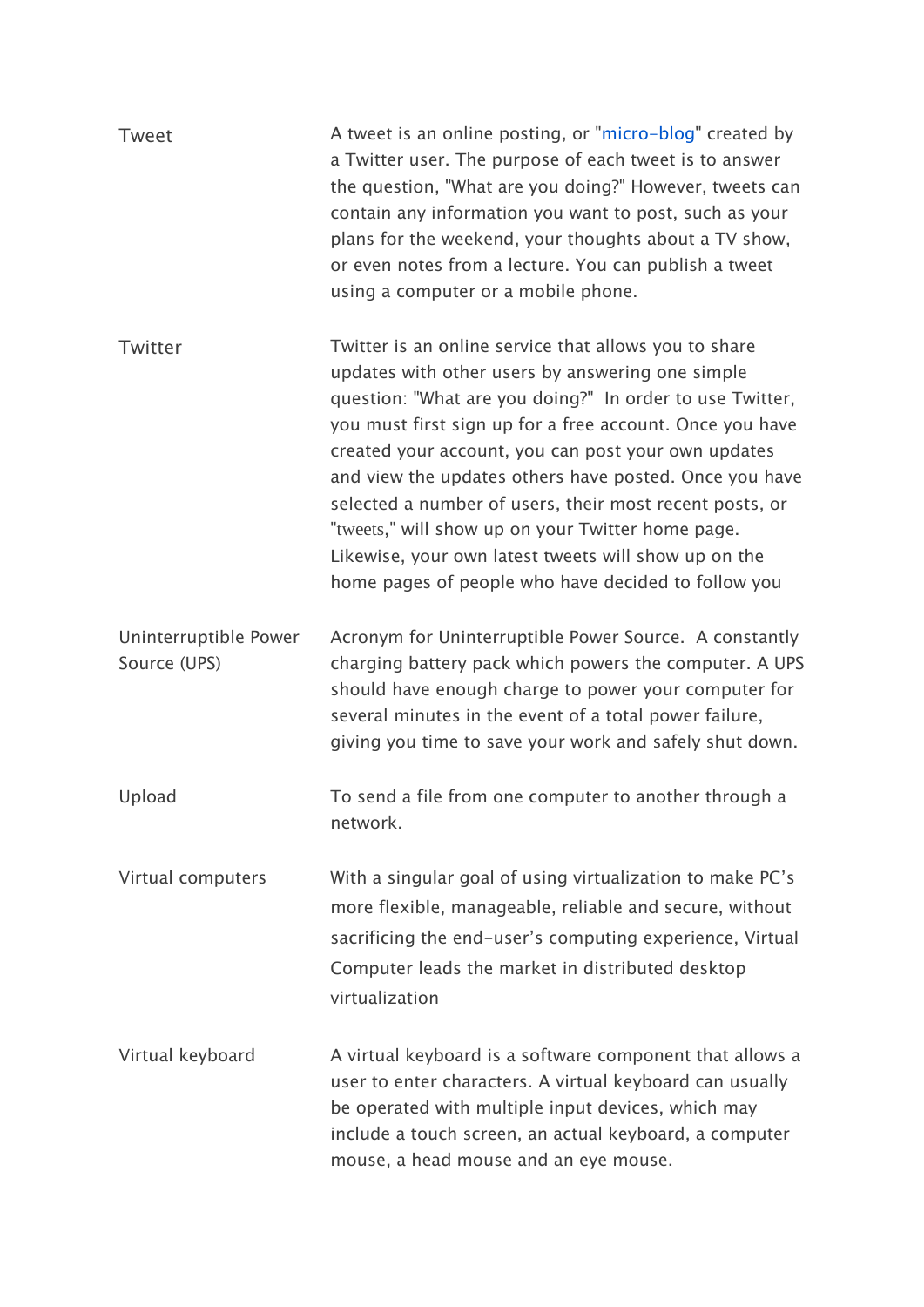| VolP                                      | VoIP (Voice Over Internet Protocol) is a telephone line<br>that is used over the Internet. The information is digitally<br>sent and using VoIP is free so eliminates long distance<br>phone call bills. In order to use VoIP you need (as well as<br>a computer and Internet access) VoIP software which can<br>be downloaded for free and a microphone and speakers,<br>although you can buy VoIP telephones and headsets. |
|-------------------------------------------|-----------------------------------------------------------------------------------------------------------------------------------------------------------------------------------------------------------------------------------------------------------------------------------------------------------------------------------------------------------------------------------------------------------------------------|
| <b>VPN</b>                                | VPN (Virtual Private Network) is used mainly by large<br>companies as it encrypts all the data being transferred<br>via the Internet so that it cannot be seen. Hence the term<br>"Virtual Private Network" it is similar to having the<br>Intranet via the Internet.                                                                                                                                                       |
| <b>Universal Serial Bus</b><br>(USB) port | External, hot-swappable, bi-directional connection for<br>USB cables connecting to peripheral devices                                                                                                                                                                                                                                                                                                                       |
| <b>Universal Serial Bus</b><br>(USB)      | External serial bus interface standard for the connection<br>of multiple peripheral devices. USB can connect up to<br>127 USB devices at transfer rates of up to 480 Mbps, and<br>can provide DC power to connected devices                                                                                                                                                                                                 |
| Virtual memory                            | Memory created and controlled by the operating system<br>by manipulating free hard disk space to mimic more RAM<br>than is actually installed in the system                                                                                                                                                                                                                                                                 |
| Virtual private network<br>(VPN)          | Encryption system that protects data as it travels, or<br>tunnels, over the Internet or other unsecured public<br>network                                                                                                                                                                                                                                                                                                   |
| Voice over IP (VoIP)                      | Method to transmit telephone calls over the Internet<br>using packet-switched technology                                                                                                                                                                                                                                                                                                                                    |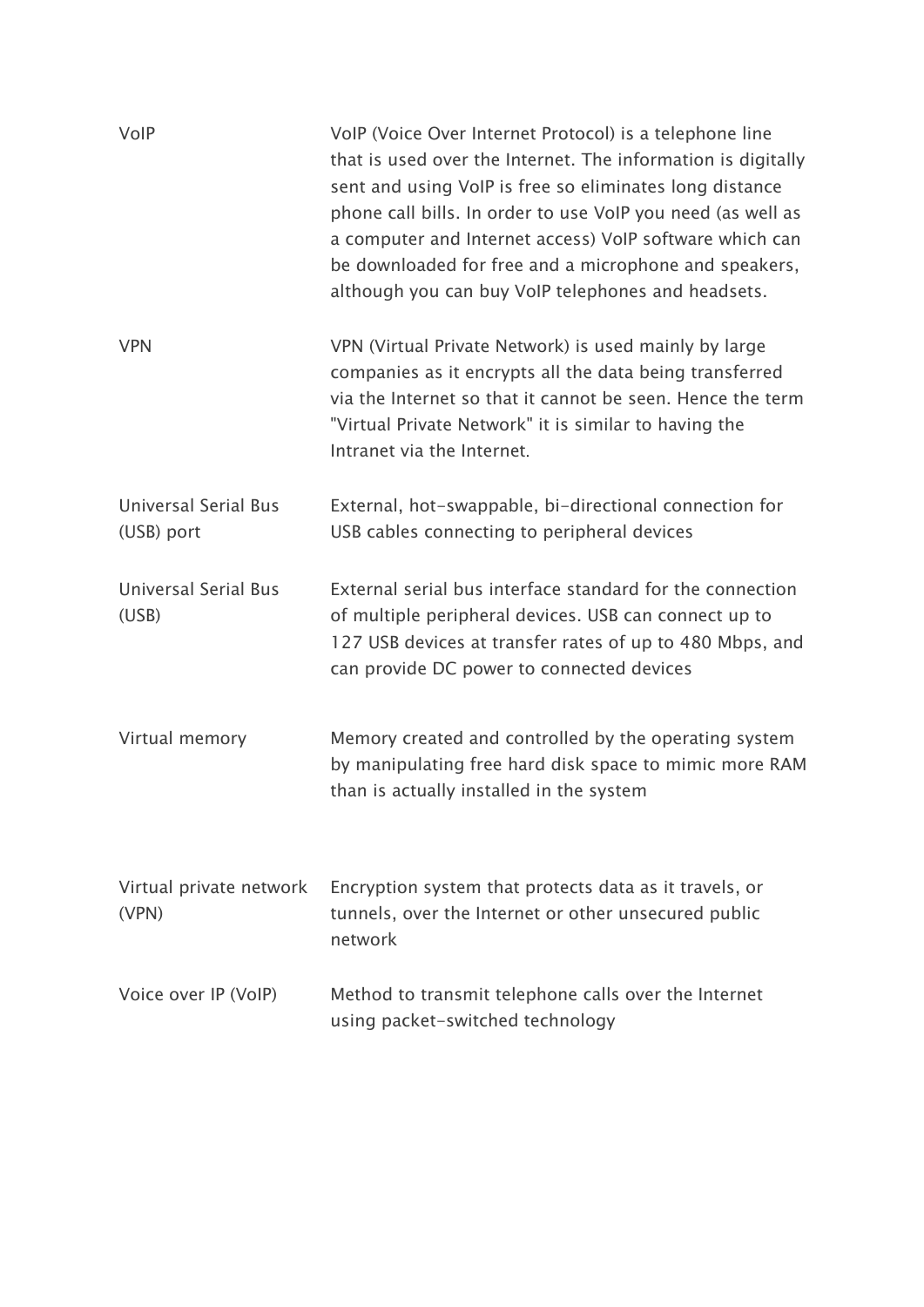| Web 2.0            | The term that was introduced in 2004 and refers to the<br>second generation of the World Wide Web. The term "2.0"<br>comes from the software industry, where new versions of<br>software programs are labeled with an incremental<br>version number. Like software, the new generation of the<br>Web includes new features and functionality that was not<br>available in the past. However, Web 2.0 does not refer to<br>a specific version of the Web, but rather a series of<br>technological improvements. |
|--------------------|----------------------------------------------------------------------------------------------------------------------------------------------------------------------------------------------------------------------------------------------------------------------------------------------------------------------------------------------------------------------------------------------------------------------------------------------------------------------------------------------------------------|
| Web Address or URL | The address for a website. (URL stands for Uniform<br>Resource Locator.) Web addresses usually start with the<br>letters www (for World Wide Web) and end with a dot<br>followed by letters that indicate the type of website it is:<br>.com = commercial enterprise or business.org = $non-$<br>profit organization.edu = educational institution.gov =<br>government agency.mil = military agency.net = another<br>ending for a commercial website.                                                          |
| Web applications   | A broad range of new applications make it possible for<br>users to run programs directly in a Web browser                                                                                                                                                                                                                                                                                                                                                                                                      |
| Webinars           | Webinars is short for Web-based seminar, a<br>presentation, lecture, workshop or seminar that is<br>transmitted over the Web. A key feature of a Webinar is<br>its interactive elements the ability to give, receive and<br>discuss information. Contrast with Webcast, in which the<br>data transmission is one way and does not allow<br>interaction between the presenter and the audience.                                                                                                                 |
| Website            | A location on the World Wide Web (and Internet) that<br>contains information about a specific topic. A website<br>usually contains multiple pages with different types of<br>information about the topic.                                                                                                                                                                                                                                                                                                      |
| <b>WEP</b>         | Stands for "Wired Equivalent Privacy." WEP is a security<br>protocol for Wi-Fi networks. Since wireless networks<br>transmit data over radio waves, it is easy to intercept<br>data or "eavesdrop" on wireless data transmissions. The<br>goal of WEP is to make wireless networks as secure as                                                                                                                                                                                                                |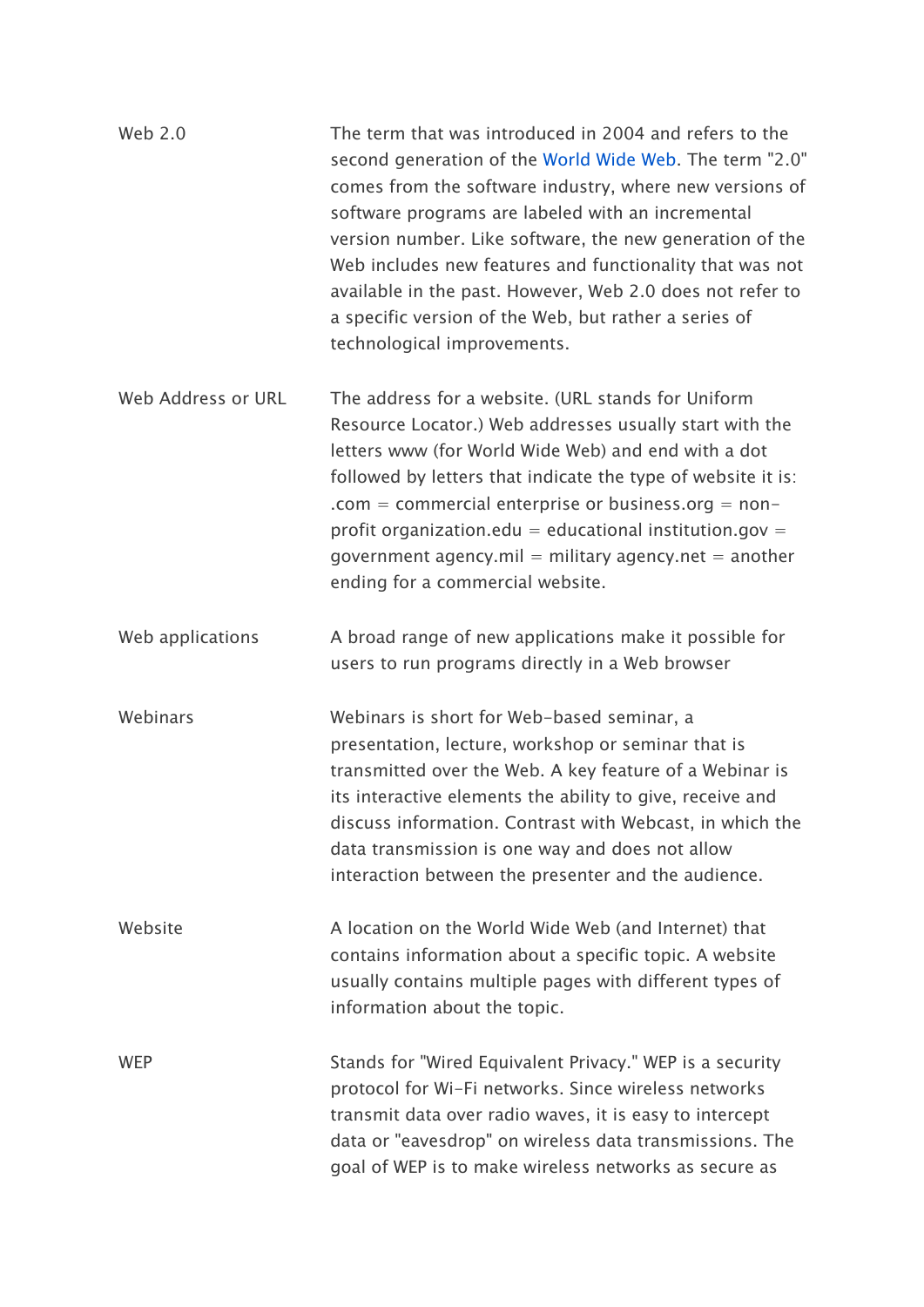|                | wired networks, such as those connected by Ethernet<br>cables.                                                                                                                                                                                                                                                                                                   |
|----------------|------------------------------------------------------------------------------------------------------------------------------------------------------------------------------------------------------------------------------------------------------------------------------------------------------------------------------------------------------------------|
| Wi-Fi          | Wi-Fi (Wireless Fidelity) is a term used to describe<br>wireless network devices that are founded on the<br>Wireless Alliances 802.11 standards. This means that any<br>Wi-Fi device can be used with any Wi-Fi certified access<br>point.                                                                                                                       |
| Wikis          | Sites like Wikipedia and others enable users from<br>around the world to add and update online content.                                                                                                                                                                                                                                                          |
| World Wide Web | Also known as the Web, it is a system that lets you<br>access information on the Internet. People often use the<br>term Web to refer to the Internet, but they are not<br>exactly the same thing. The World Wide Web operates<br>over the Internet, and it is the most widely used part of<br>the Internet.                                                      |
| <b>XML</b>     | Stands for "Extensible Markup Language." XML is used<br>to define documents with a standard format that can be<br>read by any XML-compatible application. The language<br>can be used with HTML pages, but XML itself is not a<br>markup language. Instead, it is a "meta-language" that<br>can be used to create markup languages for specific<br>applications. |
| YouTube        | video website                                                                                                                                                                                                                                                                                                                                                    |
| Wizard         | A feature of Microsoft Word software that helps a user<br>create a customized document; it asks the user<br>questions about formatting and content options and<br>uses the answer to create the document.                                                                                                                                                        |
| Workstation    | A desktop computer than runs applications and serves as<br>an access point in a local area network.                                                                                                                                                                                                                                                              |
| <b>WWW</b>     | The World Wide Web.                                                                                                                                                                                                                                                                                                                                              |